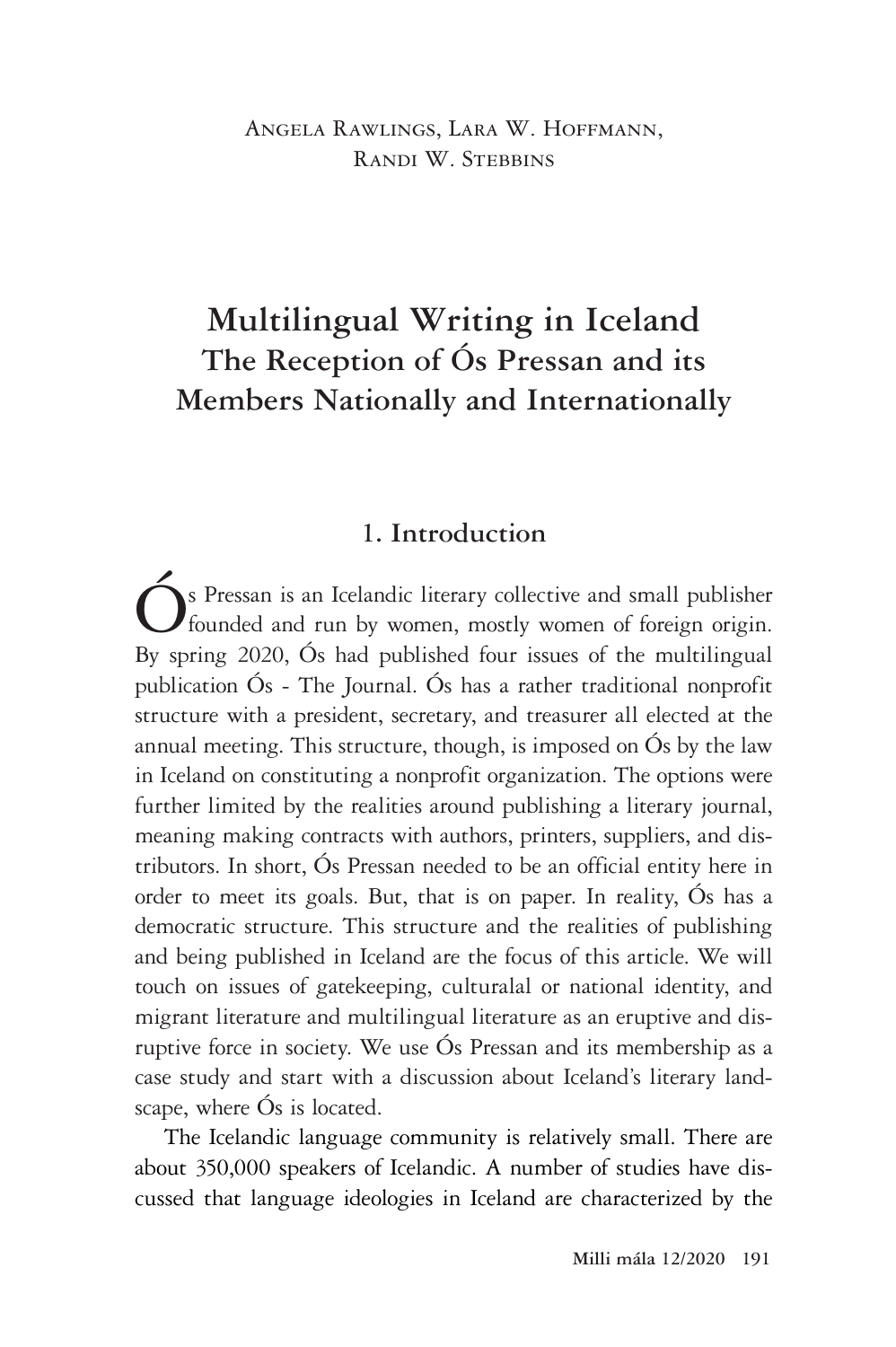notion of linguistic purism and that this approach is still a characteristic of language policies in Iceland today.<sup>1</sup> In her assessment of language policy in the context of globalization, multicultural and international education scholar Halla B. Hólmarsdóttir asserts that "Iceland's language policy is not only a governmental policy, it is a policy that comes from the grassroots…. Icelanders are very proud of their language and are extremely determined to continually develop and preserve the language for future generations".<sup>2</sup>

Despite the size og the language community, the national commitment to and interest in the Icelandic publishing industry is robust. In 2011, Reykjavík was one of the first of five cities globally to receive the status of UNESCO City of Literature, and the first city in a non-English speaking country to receive the appointment (Reykjavík UN-ESCO City of Literature, 2020). In 2011, Iceland was the guest of honor at the Frankfurt Book Fair, with a "substantial promotional program and translation fund provided by the Icelandic project team 'Sagenhaftes Island' (Fabulous Iceland) and financial support of the Icelandic government".<sup>3</sup> That year was also the most successful year for translations of Scandinavian literature into German, and according to Elisabeth Böker, Iceland's promotional efforts "proved so successful that other Scandinavian countries are now also eager to apply".<sup>4</sup>

Icelandic literature has, for the most part, been understood as literature written by Icelanders in Icelandic. Icelandic literature is often presented as being part of a long-standing tradition going back to the Medieval Period. This notion is, for example, reinforced in the

<sup>1</sup> See for example Hilmarsson-Dunn, Amanda, "Protectionist Language Policies in the Face of the Forces of English", *The Case of Iceland. Language Policy,* 5/2006, pp. 295–314. doi: 10.1007/s10993- 006-9027-2; Hilmarsson-Dunn, Amanda, Kristinsson, Ari Páll, "The Language Situation in Iceland", *Current Issues in Language Planning*, 11/2010, pp. 207–276. doi: 10.1080/ 14664208.2010.538008; Kristinsson, Ari Páll, "National Language Policy and Planning in Iceland – Aims and Institutional Activities", National Language Institutions and National Languages. Contributions to the EFNIL Conference 2017 in Mannheim, ed. Gerhard Stickel, Budapest: Research Institute for Linguistics, Hungarian Academy of Sciences, 2018, pp. 243–249.

<sup>2</sup> Hólmarsdóttir, Halla, "Icelandic: A Lesser-Used Language in the Global Community", International Review of Education, 3–4/ 2001, pp. 379–394, https://www.jstor.org/stable/ 3445351?seq=1 [accessed April 28, 2020], here p. 391.

<sup>3</sup> Böker, Elisabeth, "The Incredible Success Story of Scandinavian Best Sellers on the German Book Market", Scandinavian Studies, 4/2019, pp. 582–589, https://www.muse.jhu.edu/article/738251 [accessed April 29, 2020], here p. 586.

<sup>4</sup> *Ibid*.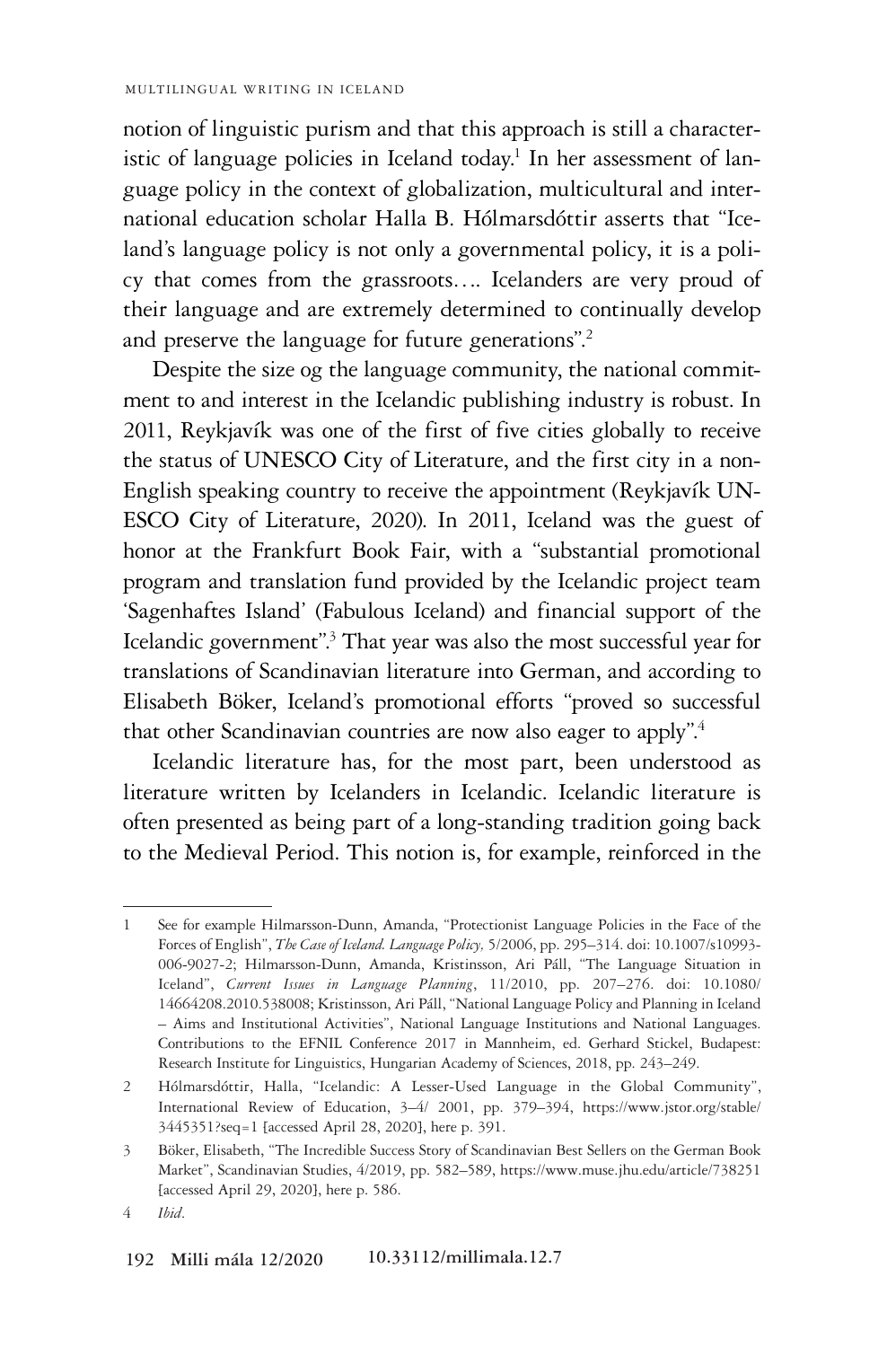title of Iceland's presentation as the guest of honor at the 2011 Frankfurt book fair, *Sagenhaftes Island*, referring to the Icelandic sagas.

The idea of Icelandic literature as pure and homogenous prevails in the popular imagination and marketing strategies. There have been attempts at diversification, such as the inclusion of immigrant authors in Reykjavík UNESCO City of Literature<sup>5</sup> events and a 2016 edition of *Tímarit Máls og menningar* that dealt directly with what it means to be an Icelandic author.<sup>6</sup> More recently, Flóra útgáfa has included a handful of immigrant voices in its publications, such as the 2018 "Grein með hreim" essay from Jo Van Schalkwyck.7 Despite these initiatives, UNESCO City of Literature's website predominantly lists authors who would be classified as Icelandic<sup>8</sup> under their authors' list, as does Flóra útgáfa.<sup>9</sup> At this point, it is difficult to say if there are any long-term trends towards diversification of Icelandic literature, as was discussed in a 2020 radio program on the National Broadcasting Company's radio program titled Lestin.10 Furthermore, the Union of Icelandic Publishers has 41 members, all companies that are headed by Icelandic directors.<sup>11</sup> The Writer's Union of Iceland has 597 members, of which only 2.5% could possibly be of foreign origin based on a quick analysis of the listed names.<sup>12</sup>

This is in stark contrast to the significant increase in the number of people living in Iceland who do not speak Icelandic as a first language in the 21st century. The number of immigrants in Iceland

<sup>5</sup> Reykjavík UNESCO City of Literature, https://bokmenntaborgin.is/en [accessed October 16, 2020].

<sup>6</sup> *Fórlagið*, TMM 3. hefti 2016 https://www.forlagid.is/baekur/timarit-mm-3-hefti-2016/?fbclid=- IwAR1m7peEkqq6Ts58wiCuXsa-Ja8fnf4XM4dXyCLl4E6sOueYN26b6ocjKPY [accessed October 16, 2020].

<sup>7</sup> Van Schalkwyk, Jo "Grein með hreim", *Flóra útgáfa*, 2018, https://flora-utgafa.is/2utgafa/greinmed-hreim [accessed 16.10.2020].

<sup>8</sup> Statistics Icelandic classifies an Icelander as someone who is born in Iceland of Icelandic parents. Icelanders who have become citizens through other means are not included in this definition. Hagstofa Íslands, 2020, https://www.hagstofa.is/utgafur/lysigogn/lysigogn/?fileId=19525 [accessed October 16, 2020].

<sup>9</sup> *Flóra útgáfa*, 2018, https://flora-utgafa.is/um-okkur [accessed 16.10.2020].

<sup>10</sup> RÚV. Lestin – Íslenska með hreim, Emilíana Torrini og bókasöfn. https://www.ruv.is/utvarp/spila/ lestin/23619/7hr8me?fbclid=IwAR1iUgh6\_zsOo7JqvXcJLxoELjtzgrh2J1sRo94PZY 47GOl7rnzUDsyJteA [accessed 16.10.2020].

<sup>11</sup> *Félag Íslenkra Bókaútgefenda, List of Members*, 2018, https://fibut.is/english/list-of-members [accessed April 28, 2020].

<sup>12</sup> *Rithöfundasamband Íslands. Félagatal*, 2020, https://rsi.is/felagatal [accessed April 29, 2020].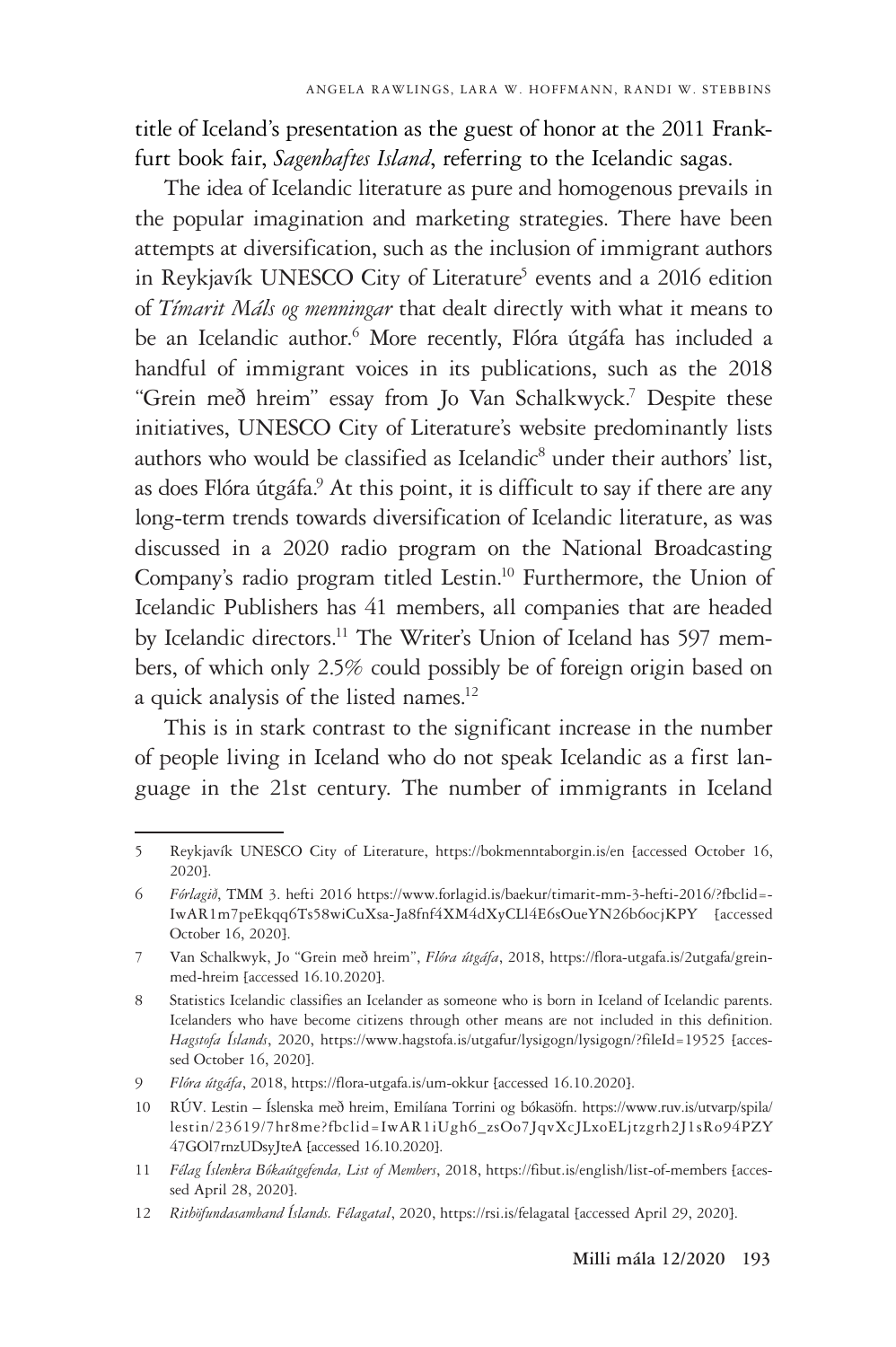increased from about 3% in 2000 to 14% in 2019.13 Poles, for example, comprise  $40\%$  of the total immigrant population.<sup>14</sup> A number of studies have suggested that the language aspect is central to the inclusion of migrants in Iceland society. Unnur Dís Skaptadóttir and Pamela Innes have written that many immigrants view the difficulties they face when trying to become a member of the Icelandic speaking community, e.g. using Icelandic in their everyday lives, as "the largest hindrance to integration and acceptance".15

The imbalance in the publishing industry can also be seen in public funding for the arts. The Icelandic government directly supports writers through The Artists' Salaries, which go as well to designers, visual artists, theater groups, and others working in creative fields. In 2020, 1,410 months were awarded as artist's salaries. Of that, 555 months were awarded to writers. Six months of those 555 were awarded to a male writer of foreign origin, giving 1% in total.<sup>16</sup> In 2019, no salary was awarded to writers of foreign origin.<sup>17</sup> In 2018, one male writer of foreign origin received a salary for three months from the fund.<sup>18</sup> In 2017, a three-month salary was awarded to a female writer.19

The initiative Ós Pressan and its publication of migrant literature contributes to shifting the landscape of what is considered to be Icelandic literature. The case study of Ós Pressan focuses especially on the selection process of the work published in Ós Pressan. It also considers the role Ós has played to assist its members in starting their professional writing careers in Iceland.

<sup>13</sup> Statistics Iceland classifies an immigrant as "a person born abroad with both parents foreign born and all grandparents foreign born". "Immigrants and Persons with Foreign Background 2019", *Statistics Iceland*, 2019, https://statice.is/publications/news-archive/inhabitants/immigrants-andpersons-with-foreign-background-8903 [accessed April 29, 2020].

<sup>14</sup> *Ibid*.

<sup>15</sup> Skaptadóttir, Unnur, Innes, Pamela, "Immigrant Experiences of Learning Icelandic and Connecting with the Speaking Community", *Nordic Journal of Migration Research*, 1/2017, pp. 20–27, here p. 25.

<sup>16</sup> Bjarnar, Jakob, Hilmarsdóttir, Sunna Kristín, "Þessi fá listamannalaun árið 2020", *Vísir*, 2020, https://www.visir.is/g/2020200109135 [accessed April 29, 2020].

<sup>17</sup> Bjarnar, Jakob, "Þessi fá listamannalaun árið 2019", *Vísir*, 2020, https://www.visir.is/g/2019- 190119758 [accessed April 29, 2020].

<sup>18</sup> Daðason, Kolbeinn Tumi, "Þessi fá listamannalaun árið 2018", *Vísir*, 2020, https://www.visir. is/g/2018180109405 [accessed April 29, 2020].

<sup>19</sup> Olgeirsson, Birgir, "Þessi fá listamannalaun árið 2017", *Vísir*, 2020, https://www.visir.is/g/ 2017170109223 [accessed April 29, 2020].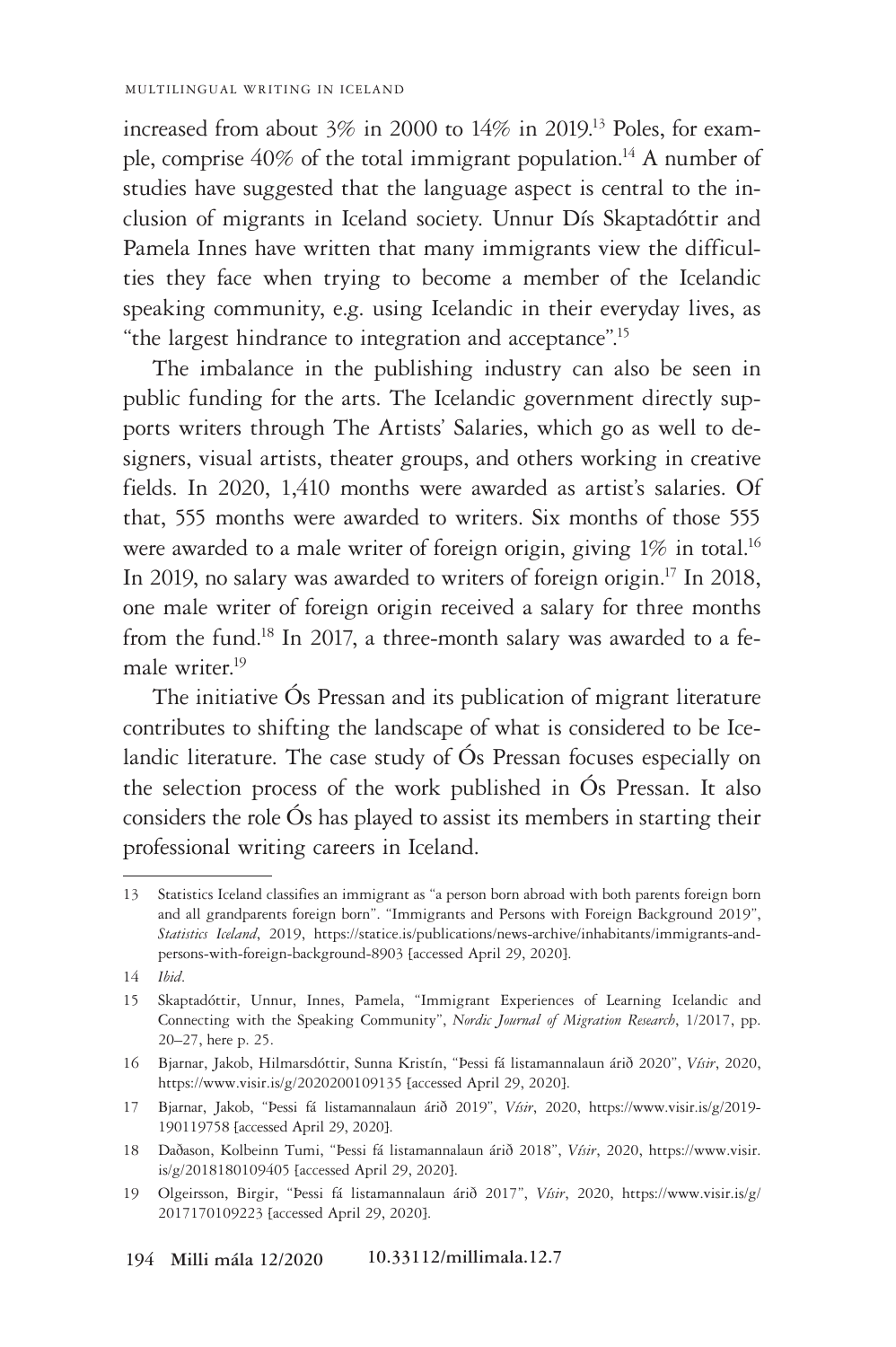### **2. Migration, Multilingualism and Democracy in Publishing**

The author and translator Tim Parks has written about what he calls the "Dull Global Novel"<sup>20</sup> in contemporary literature, meaning a tendency of writers to write in ways aimed at removing every obstacle to international comprehension. One example of this type of literature Parks mentions is the Japanese bestselling author Haruki Murakami. In contrast to the dull global novel, the body of research that will be discussed in this section emphasizes the use of multiple languages in literary works. While not every work of multilingual writing is at the same time migrant literature, these two genres often intersect due to language being a central aspect of immigrants' involvement in the host society. Studies on multilingual writing and migrant literature have primarily been conducted in larger language communities with longer histories of immigration, as the examples discussed here demonstrate.

Albert Rossisch has described that literature that uses more than one language breaks with the idea of monolithic concepts such as "French Literature" or "Italian Literature." Rossisch emphasizes the "the radical anomaly of certain texts – those which use more than one language – that simply cannot be fitted into a specific tradition because they voluntarily straddle two or more literatures."21 Even though Rossisch does not mention Icelandic literature, the idea of multilingual literature as a way of breaking with literary traditions is particularly relevant when considering the close links between national identity and the Icelandic language.

Yasemin Yildiz<sup>22</sup> offers a similar perspective and suggests that the field of literary studies should go beyond the monolingual paradigm, which she sees as the dominant perspective of scholars of literature until recent years. Yildiz discusses a number of examples from *postmonolingual* German literature using more than one language. She

<sup>20</sup> Parks, Tim, "The Dull Global Novel", Where I'm Reading From: The Changing World of Books, Tim Parks, New York: New York Review Books, 2015, pp. 25–28, here p. 25.

<sup>21</sup> Rossich, Albert, "An Overview of Literary Multilingualism", *Comparative Critical Studies*, 1/2018, pp. 47–67, doi: 10.3366/ccs.2018.0259, here p. 50.

<sup>22</sup> Yildiz, Yazemin, *Beyond the Mothertongue. The Postmonoligual Condition*, New York: Fordham University Press, 2012.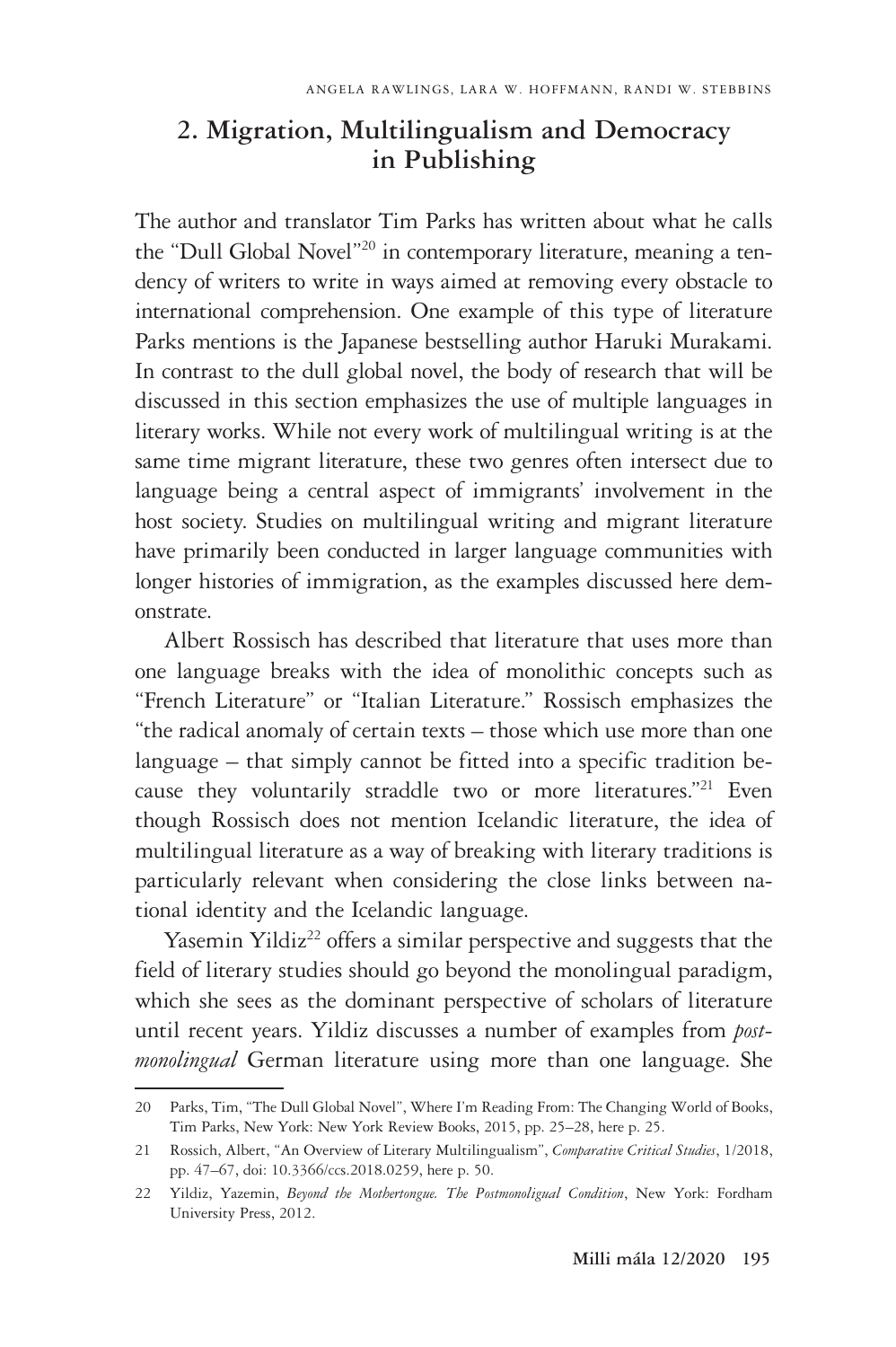shows how writers such as Yoko Tawada, Emine Sevgi Özdamar, and Feridun Zaimoğlu write across various languages and rethink and reinvent the category of the mother language. Yildiz's definition of the *postmonolingual* condition thereby encompasses writing in one language that shows influences from multiple languages, such as the work of Franz Kafka. Yildiz emphasizes Kafka's upbringing in a multilingual environment in Prague. Due to the strong connections between language and identity, multilingual literature can, therefore, show complex identities in ways that literature aimed at being understood by as many readers as possible cannot.

The research discussed above emphasizes how multilingual writing can reflect (migrant) identities and societal change. There is also an increasing number of studies coming from the social sciences that empirically investigate the impact of art and literature on migrants' lived experiences. Jeffery, Palladino et al. provide a thorough overview of this field of research.23 Damery and Mescoly argue that "art offers opportunities for migrants to actively participate in the sociocultural and political environment in which they reside and to claim various forms of official and unofficial belonging whether it occurs through visibility or invisibility".<sup>24</sup> Otte states that artistic projects can lead to bonding and bridging between different groups,<sup>25</sup> hereby referring to Robert D. Putman's well-known distinction between two types of social capital, bonding and bridging.<sup>26</sup> In the case of Iceland, the notion of bonding and bridging between different communities is relevant as a 2020 report by Unnur Dís Skaptadóttir and Kristin Loftsdóttir found that foreign women perceived that they were primarily asked for their opinion on so-called immigrants, instead of being involved in discussions about a broad range of issues in Icelandic society.<sup>27</sup>

<sup>23</sup> Jeffery, Laura, Palladino, Mariangela, Rotter, Rebecca, Woolley, Agnes, "Creative Engagement with Migration", *Crossings: Journal of Migration & Culture*, 10/2019, pp. 3–17. doi: 10.1386/cjmc.10.1.3\_1.

<sup>24</sup> Damery, Shannon, Mescoli, Elsa, "Harnessing Visibility and Invisibility through Arts Practices: Ethnographic Case Studies with Migrant Performers in Belgium", Arts, 8/2019, pp. 1–17. doi: 10.3390/arts8020049, here p.1.

<sup>25</sup> Otte, Hanka, "Bonding or Bridging? On Art Participation and Social Cohesion in a Rural Region of the Netherlands", *Poetics*, 2019, doi: 10.1016/j.poetic.2019.02.006.

<sup>26</sup> Putnam, Robert, *Bowling Alone: The Collapse and Revival of American Community*, New York: Simon & Schuster, 2000.

<sup>27</sup> Skaptadóttir, Unnur Dís, Loftsdóttir, Kristín, *Konur af Erlendum Uppruna. Hvað Kreppir að?*, Skýrsla unnin fyrir félagsmálaráðuneytið, Reykjavík: Háskóli Íslands, 2020, here p. 55.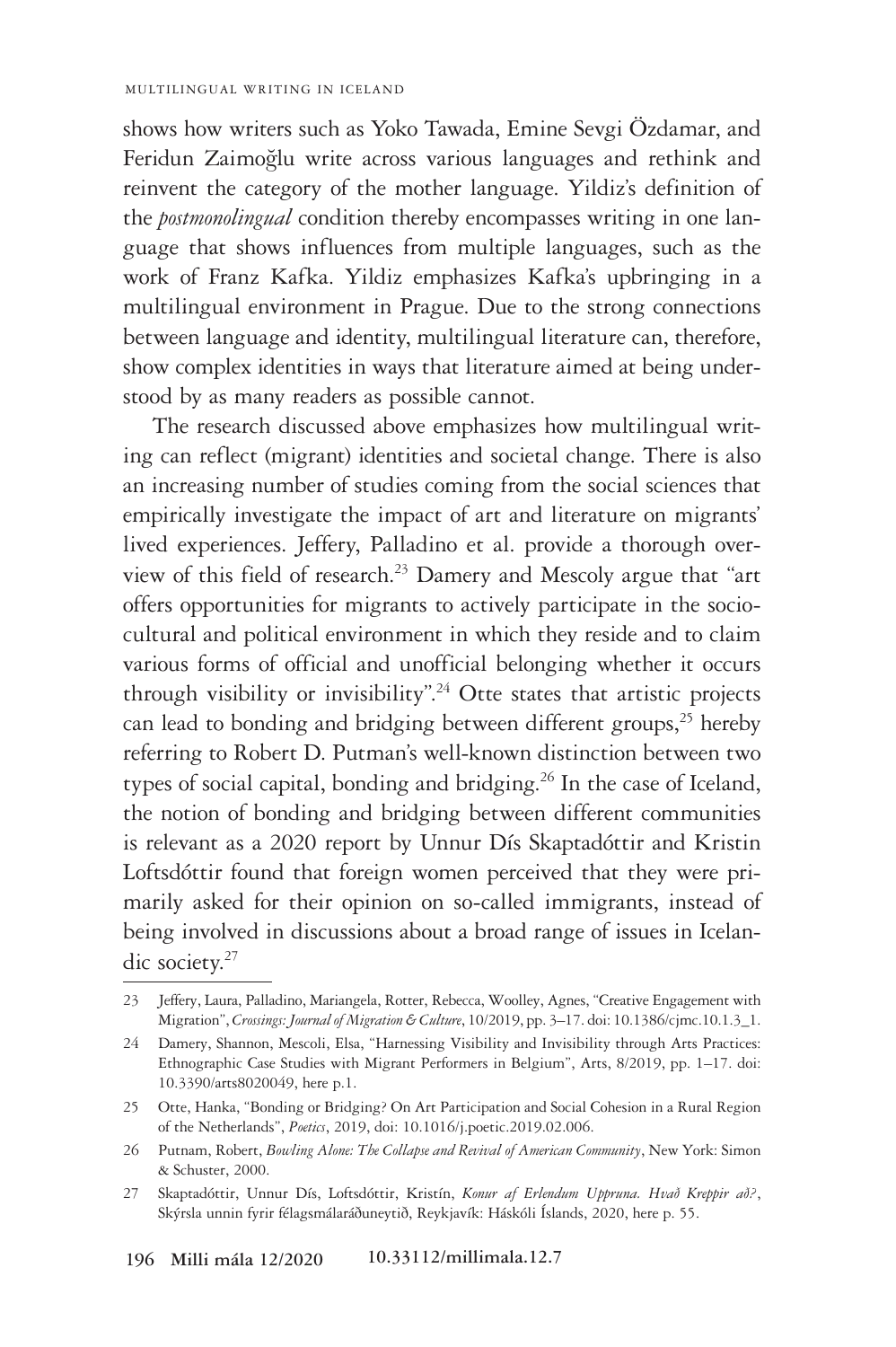While the aforementioned studies show a positive link between artistic projects and migrants' involvement in the host society, intention and outcome of artistic projects aimed at migrants are not always aligned. Claire Bishop has emphasized that just calling artwork participatory does not mean that participation has necessarily occurred.<sup>28</sup> The Rise Manifesto, written by refugees and asylum seekers in Australia, is aimed at artists wanting to work with refugees or asylum seekers. Their statements can be transferred to other groups of migrants and vulnerable groups as well. One of their statements is that "[i]t's not a safe space just because you say it is", emphasizing that the groups targeted by specific projects are the ones who should have a say in whether a project has reached its aim of being, for example, inclusive or safe for vulnerable groups.29

The structures behind participatory and co-produced works of art or literature, are, therefore, important to consider. Dewey's<sup>30</sup> idea is of participatory democracy as a social way of being that requires informed and open communication. In it, he included "liberation of powers" and "widening the area of shared concerns." Dewey argues that democracy is not an abstract. Instead, democracy takes place in a community, one that is always in the making.<sup>31</sup> It could be said, though, that democracy takes place in multiple communities inside a wider society and access, often controlled by gatekeepers, to those communities is not equal.

Informed and open communication is the antithesis of gatekeeping. It was perhaps Dorothy Smith<sup>32</sup> who first talked of gatekeepers in academia, people and organizations that set standards of taste and knowledge and monitor who gets accepted into the systems they keep. Dale Spender built on Smith's observations to talk about the

<sup>28</sup> Bishop, Claire, *Artificial Hells: Participatory Art and the Politics of Spectatorship*, London: Verso, 2012.

<sup>29</sup> Rise, "10 things you need to consider if you are an artist not of the refugee and asylum seek-er community looking to work with our community", Rise, Refugees, Survivors and Ex-detainees, http://riserefugee.org/10-things-you-need-to-consider-if-you-are-an-artist-not-of-the-refugeeand-asylum-seeker-community-looking-to-work-with-our-community [accessed April 30, 2020].

<sup>30</sup> Dewey, John, *Democracy and Education*, Holywood, FL: Simon & Brown, 2012 [1916].

<sup>31</sup> See Greene, Maxine, "Diversity and Inclusion: Toward a Curriculum for Human Beings", *Teachers College Record*, 2/1995, pp. 211–221.

<sup>32</sup> See Smith, Dorothy, "A Peculiar Eclipsing: Women's Exclusion from Man's Culture", *Women's Studies International Quarterly*, 4/1978, pp. 281–296.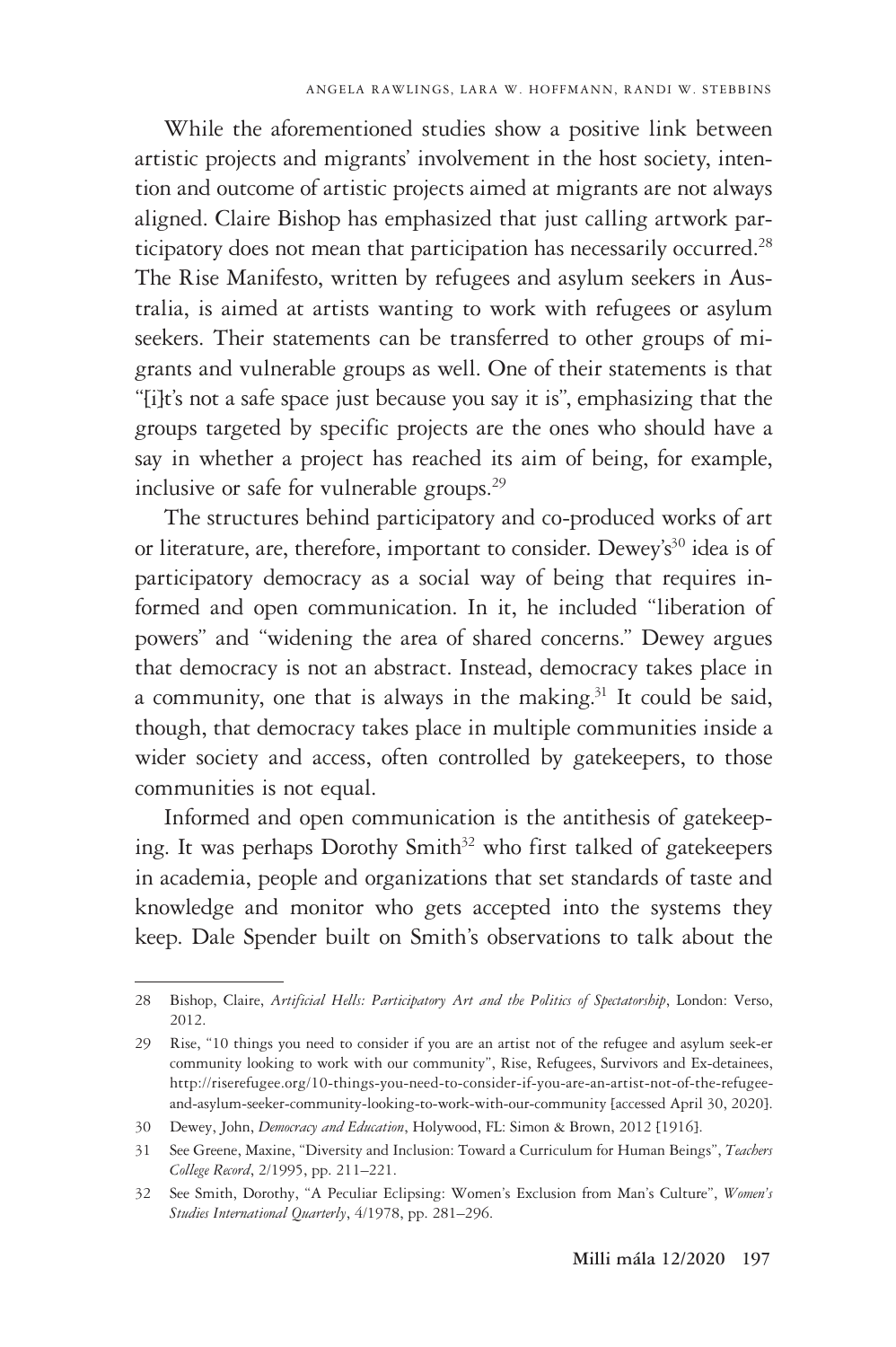work of gatekeepers in academic publishing.<sup>33</sup> She named editors, publishers, reviewers, and referees as those in gatekeeping positions. Since Spender's work came, much research has been done on gatekeepers in academic publishing. In the wider field of publishing, the debate rages about the necessity vs. evil (maybe necessary evil) of publishing gatekeepers.34

For a broader perspective, the American organization VIDA: Women in Literary Arts conducts an annual count of gender representation in almost forty literary journals and periodicals.<sup>35</sup> Volunteers across the USA "dedicate thousands of combined hours to perform [this] arduous task: we manually, painstakingly tally the gender disparity in major literary publications and book reviews." With the initial results in 2010 obviating that men are published with much greater frequency, this accounting promulgated nationwide conversation that has since "affected change in the publishing industry, [and] has also created a strong community of writers and advocates." Following VIDA's lead, Canadian Women in Literary Arts (CWILA) was formed in 2011 to conduct a count of gender representation in Canadian literary publications, and to "share feminist values and see the importance of strong and active female perspectives and presences within the Canadian literary landscape." The advocacy work of both VIDA and CWILA offer solid examples of volunteer collectives whose aims intend to support underrepresented populations through enabling discussion and action of current gatekeeping within literary scenes.

Migrant literature, multilingual writing and democracy are, therefore, aspects that reflect and influence the inclusion of migrants in receiving societies and challenges literary traditions. Ós Pressan was, and still is, the only nonprofit in Iceland dealing directly with intersectional issues of marginalization in literature and the literary field in the country. The idea of Icelandic literature as pure and ho-

<sup>33</sup> See Spender, Dale, "The Gatekeepers: A Feminist Critique of Academic Publishing", *Doing Feminist Research*, ed. Helen Roberts, London: Routledge, 1981, pp. 186*–*202.

<sup>34</sup> Some, such as William Marlen (2016), have looked at how gatekeeper agency can lead to wider representation, particularly around the emergence of world literature. See William Marling *Gatekeepers: The Emergence of World Literature and the 1960s*, Oxford: Oxford University Press, 2016, doi: 10.1093/acprof:oso/9780190274146.001.0001.

<sup>35</sup> VIDA: Women in Literary Arts. About the VIDA Count, https://www.vidaweb.org/the-count [accessed April 28, 2020].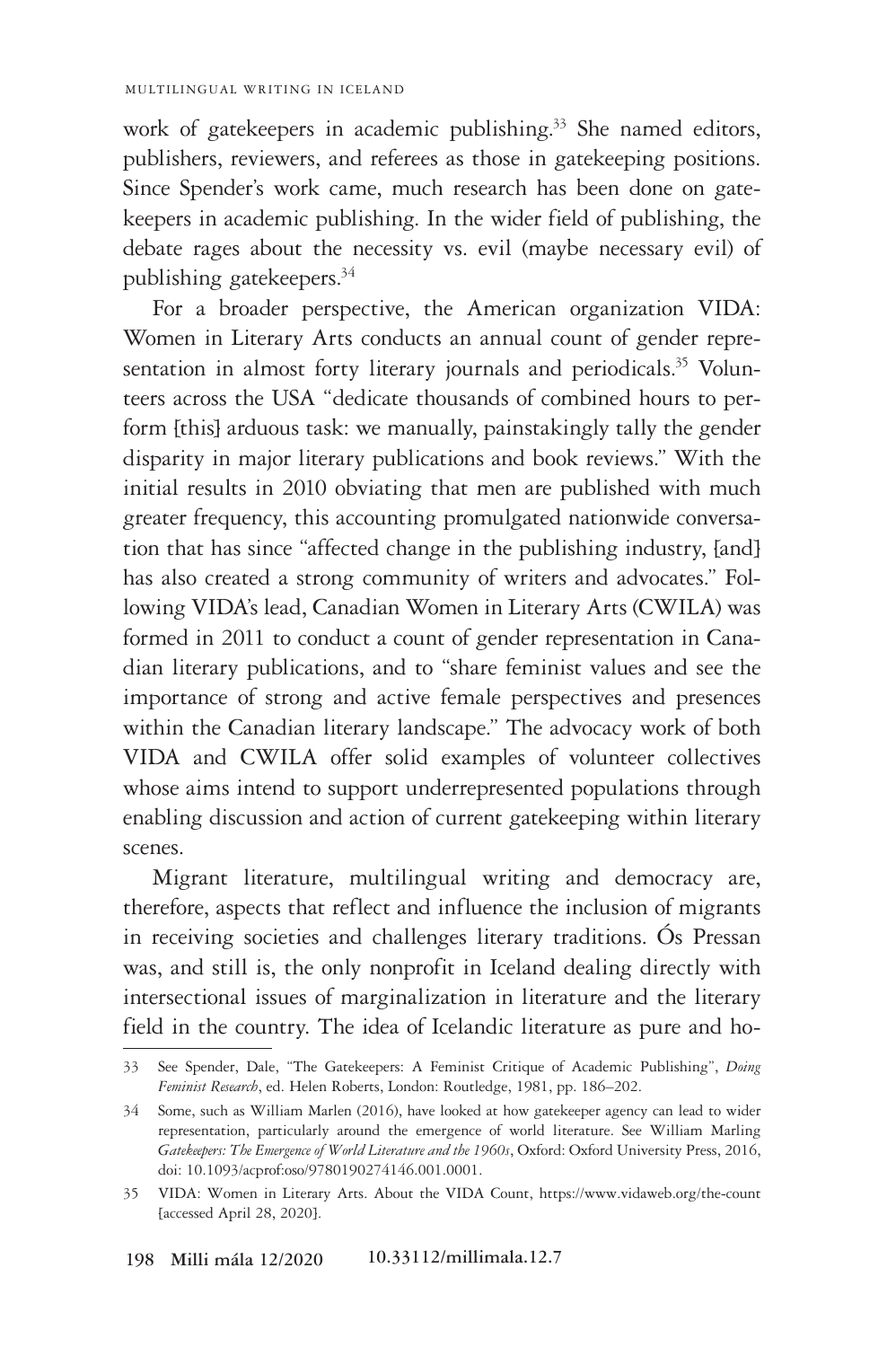mogenous prevails in the popular imagination and marketing strategies. This leads us to ask how an initiative such as Ós Pressan and its multilingual publishing concept, can contribute to shifting the landscape of what is considered to be Icelandic literature.

# **3. Context: Short History of Ós**

As Sara Ahmed wrote, "[w]hen you expose a problem you pose a problem. It might then be assumed that the problem would go away if you would just stop talking about it or if you went away."36 Exposing the problem with publishing in Iceland is exactly what Ós started out to do and continues doing. The nine women, all immigrants to Iceland but one, who started Ós in 2015 met in literary workshops facilitated by angela rawlings, herself an immigrant, in 2014 and 2015. During those workshops, they and several others began to talk about who has the right to be called a writer in Iceland and who is represented in the publishing industry. As Angela tried to find a publisher for a book showcasing the writers of the workshop, the barriers to publishing in Iceland became more than just rumors. Her book proposal came from work with multilingual writing in Reykjavík, but it was turned down by Icelandic publishers. This mirrored the experiences of other, non-Icelandic authors trying to get published in the country. At one point, the participants joked that it would be easier to have the book published abroad, translated, and imported to Iceland. In the spring of 2015, as the workshop drew to a close, a few participants switched from joking to seriously considering the possibility of creating printed, online, and physical spaces for marginalized authors.

The workshop had been supported by Reykjavík UNESCO City of Literature, as was the budding writing and publishing collective. Ós members' first performances were at Reykjavík Culture Night in August 2015 under the banner of UNESCO and the first exhibit welcoming the new nonprofit was in October 2015 at the downtown branch of the Reykjavík City Library. By December 2015, Ós had put out its first call for submissions for the first edition of its literary

<sup>36</sup> Ahmed, Sarah, *Living a Feminist Life*, Durham: Duke University Press, 2017, here p. 37.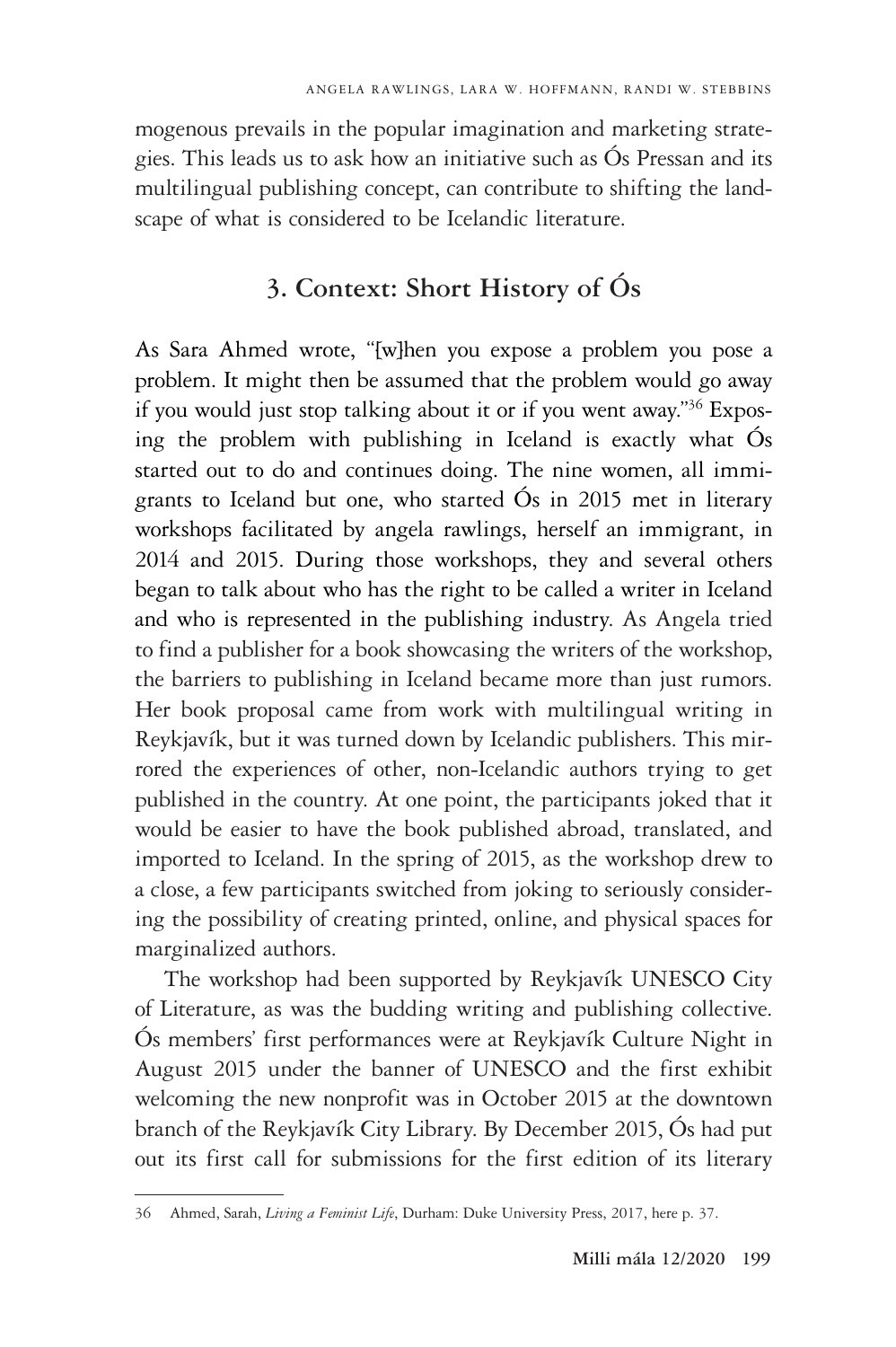journal. Mindful of the gatekeeping practices around literature in Iceland, the strongest restriction in the call was a limit of five, A4 pages per submitter. Even this was put in to ensure the broadest number of voices in the first journal.

Authors are otherwise not limited by genre, language, format, or theme. Even their connection to Iceland was phrased as needing to be "on, about, or otherwise connected to" the island. Ós Pressan has, over the years, also started to organize activities outside of the capital area, meaning Reykjavík and its surrounding municipalities. This started with a reshowing of the exhibit *This is Ós/Þetta er Us*, which had originally been in the Reykjavík City Library, at the central library in Akureyri, the largest town in the north of Iceland. In 2018, one of the members moved to Akureyri and has since then organized several events there. In 2020, Ós Pressan received a grant from the city of Akureyri to organize a series of writers' workshops there. In 2020, another member of Ós Pressan spent several months in the village of Þingeyri in the Westfjords at a writer's residency. Members going to other parts of Iceland have extended the nonprofit's presence, but the bulk of the publishing happens in Reykjavík.

By spring 2020, Ós Pressan had published four issues of its annual journal and held a number of workshops and readings. The first journal featured six languages, the second eight had eight, the third had five, and the fourth had eleven. *Ós - The Journal* is an example of migrant literature and multilingual literature of which the following section provides an overview.

#### **4. Methodology and Positionality**

Ós Pressan is presented as a unique case study in a country where the bulk of immigration and diversifying demographics has occurred largely in the 21st century, rendering it non-comparable to literary landscapes in other Nordic or European countries. Moreover, single case studies have an important and long-standing tradition in the social sciences.<sup>37</sup> Though there is a trend for cross-case analysis, that

<sup>37</sup> Blatter, Joachim and Markus Haverland, "Relevance and Refinements of Case Studies", *Designing Case Studies*, Berlin: Springer, pp. 1–32, doi: 10.1057/9781137016669\_1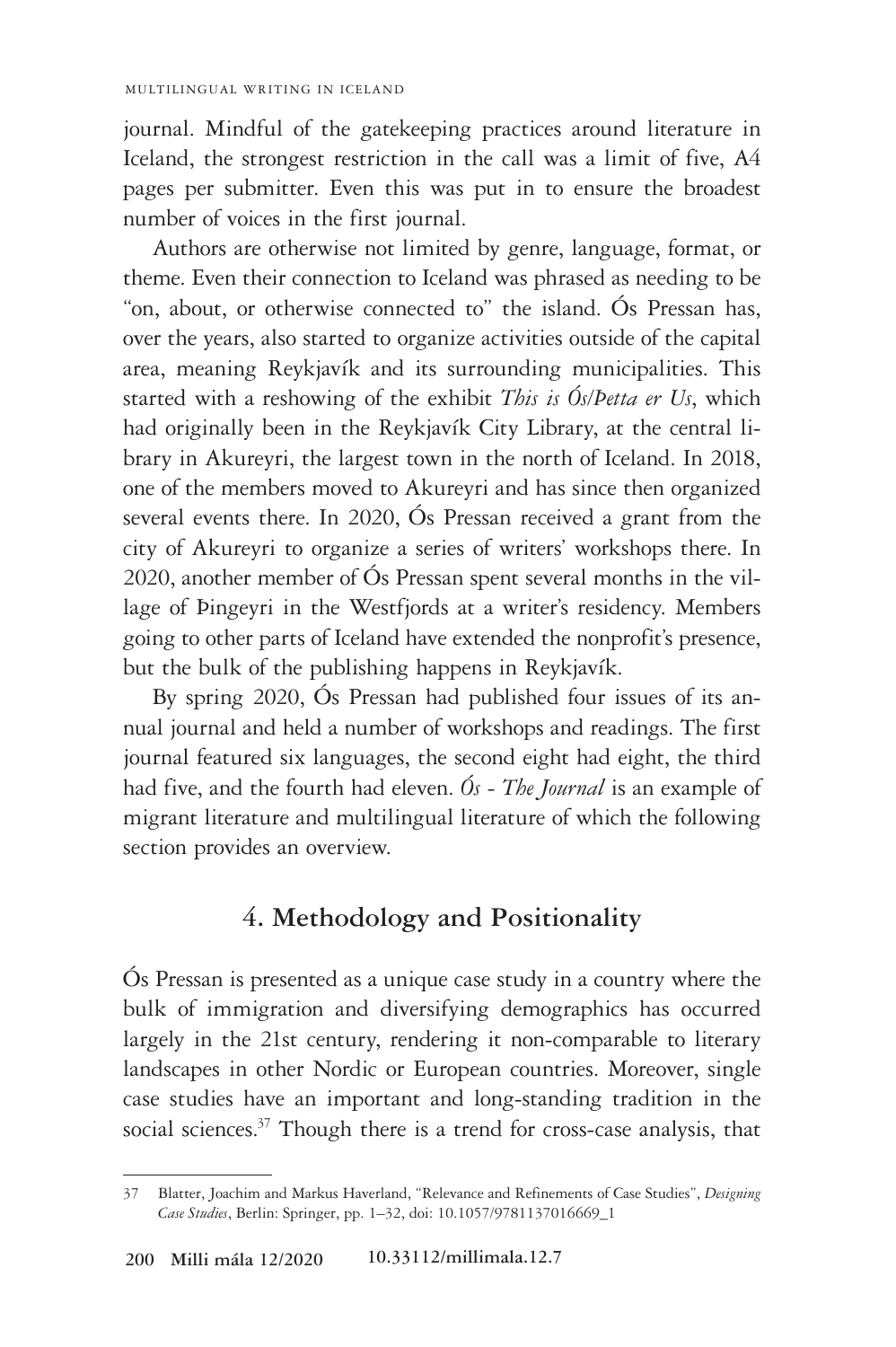does not detract from the history and usefulness of single case studies, especially of new or relatively unique phenomenon. While this may be considered a limitation of this study, it is a limitation that has been noted, but is not fatal, in case study methodology as a whole.

Ós was chosen since it was, and still is, the only nonprofit in Iceland dealing directly with intersectional issues of marginalization in literature and the literary field in the country. As Yin pointed out, case studies are useful for understanding broader social and political phenomena, such as is done here.<sup>38</sup> We focus primarily on the selection process of pieces for Ós - The Journal and the case of members of Ós Pressan starting a career in publishing. We further evaluate media reception of Ós Pressan in Iceland and abroad as external markers for the case study's presence.

Analysing media representations can be a useful tool for better understanding how intergroup relationships are built or continued.<sup>39</sup> Media analysis, however, needs to connect specific text with a specific context.<sup>40</sup> In this paper, the media is used to better understand the context of literature in Iceland and how Ós Pressan and its members have been received. The media analyzed includes both printed and online newspapers and radio broadcasts.

Looking at the media also balances the fact that all three authors of this paper are Ós insiders. Two of the researchers have been members of Ós Pressan since its inception and the third scholar joined a year later. This position surely has an impact, since as Denzin pointed out, research "begins and ends with the biography and self of the researcher."41

Our case study is based on our personal experiences, the full documentation available to us as insiders and the public record of Ós and its members found in the media, social media, and organizational (both of Ós and others) webpages. Our situated knowledge<sup>42</sup> is

<sup>38</sup> Yin, Robert K., *Case Study Research Design and Methods*, Thousand Oaks, CA: Sage, 2014 [1984].

<sup>39</sup> Hodgetts, Darrin and Kerry Chamberlain, "Analysing News Media", *The SAGE Handbook of Qualitative Data Analysis*, pp. 380–393. London: SAGE Publications Ltd, 2014. doi: 10.4135/9781446282243.

<sup>40</sup> *Ibid*.

<sup>41</sup> Denzin, Norman. K, *The Research Act: A Theoretical Introduction to Sociological Methods*, Upper Saddle River, NJ: Prentice Hall, 1989, here p. 12.

<sup>42</sup> Haraway, Donna, "Situated Knowledges: The Science Question in Feminism and the Privilege of Partial Perspective", *Feminist Studies*, 3/1988, pp. 575–599. doi:10.2307/3178066.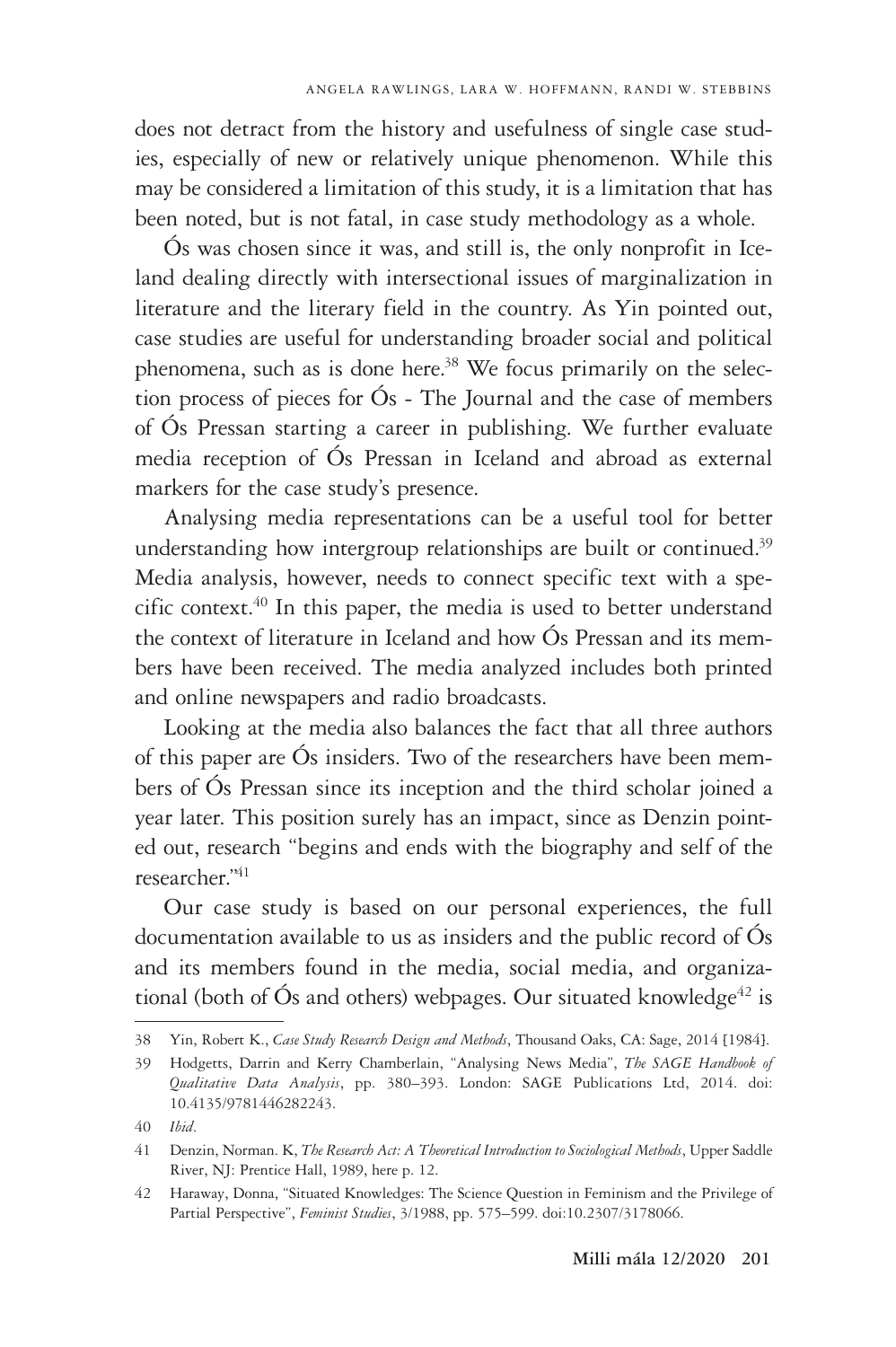informed by us being involved in the publishing initiative. This means that we are aware of the intentions behind Ós Pressan.

For example, an outsider researcher might be able to reflect on the projects that Ós Pressan has done in communities in Iceland, but might not necessarily know about the projects that Ós Pressan did not manage to complete and the communities that we have not been able to reach. As insiders, we know which grant proposals have been successful, but we also know about applications that have not succeeded. Being insiders provides valuable information about the realities of a multilingual publishing initiative in Iceland and both the challenges and positive reception of Ós Pressan as a non-profit organization based on volunteer work in the past years. As Ós Pressan is a democratic initiative, this article has also been written collaboratively by three researchers and reflects our different perspectives on Ós Pressan and its meaning in the Icelandic literary landscape.

The democratic core can be demonstrated by the approach used by Ós Pressan to select pieces for publication, which will be discussed in the following section.

### **5. Democracy in action: Selecting pieces for publication**

Selecting pieces for publication is a gatekeeping activity. That cannot be denied. Even when gatekeeping, Ós attempts to be as open as possible and not use language as the primary determining factor for inclusion in the journal. Between nine and eleven people sit on the editorial board, and each has a vote about which pieces to include in the journal, even if their vote is to abstain from voting. Each member of the editorial board has access to several languages and backgrounds in several genres. If a language or genre is unknown to the board members, they find outside reviewers for the pieces. This happened in the second journal, when someone submitted in Kurdish. From the short description of the piece in English that came from the author, the board was sure that they wanted to print it, but they needed confirmation that the Kurdish matched the English. After the votes are recorded, the editorial board meets for a discussion of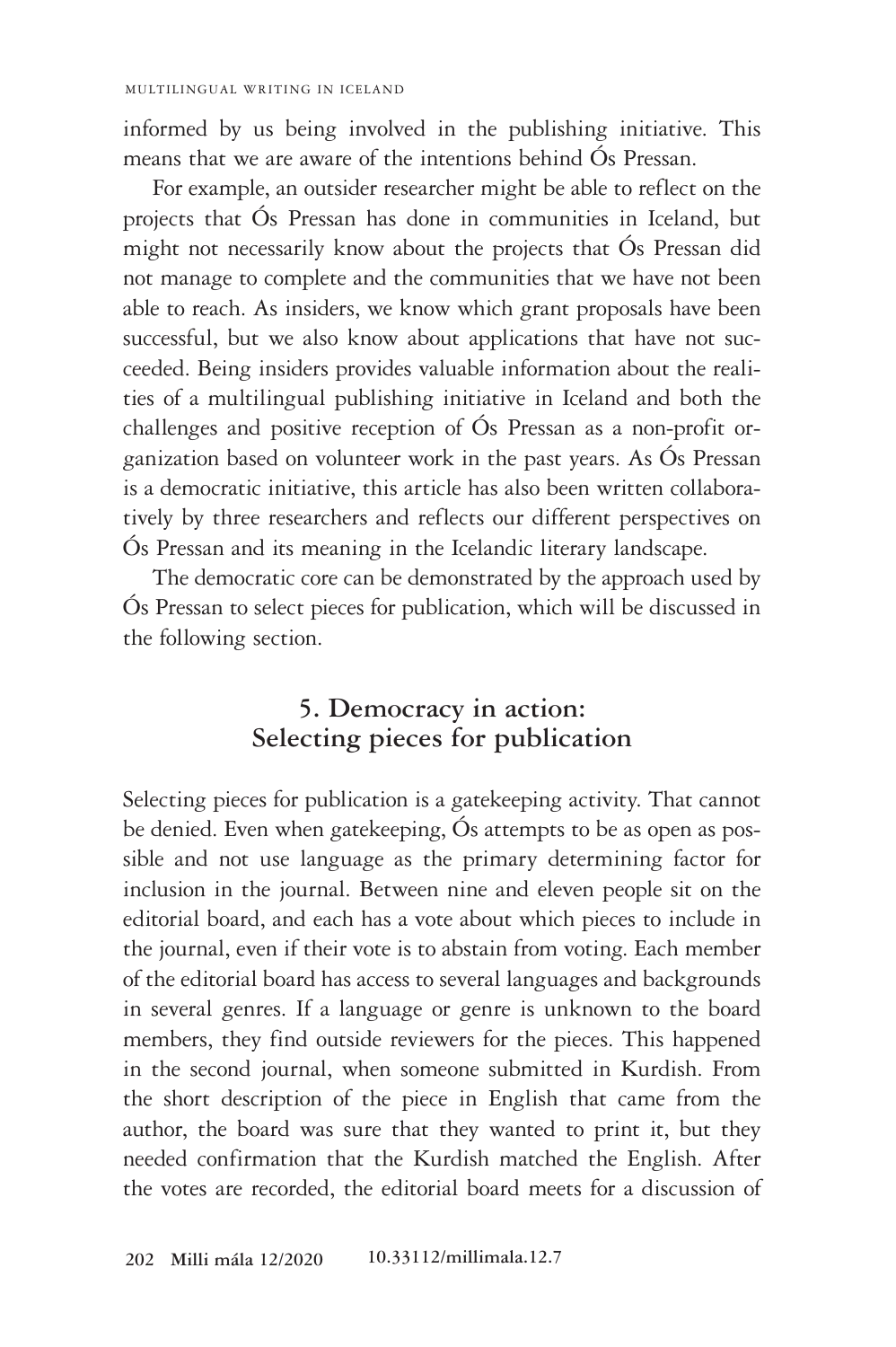the pieces with mixed reactions. These are always lively and interesting.

When selecting pieces for Ós The Journal No. 3, a new issue presented itself. After much deliberation when forming Ós, the members had decided on a printed, black-and-white literary journal. Suddenly, the editorial board was enchanted by a number of submissions of visual poetry, comic strips, visuals with poetry, and other visual material. Knowing that printing in color was outside the budget and did not fit well with the journal's format, the board was facing having to exclude these innovative pieces. Instead of giving up, the board decided to combine an online and printed edition of the journal. The visual pieces would be assigned QR codes that would lead to protected, online versions of the full-color piece. Each author would be credited with the printed code and some of the pieces were printed in part in the journal. The board, however, did not go ahead with this plan without first talking to each author of the accepted visual pieces and getting their approval for the hybrid publication of their work.

Ós strives to find creative and open ways of inviting submissions, deciding on submissions, and publishing pieces that might otherwise be seen as unpublishable. In Ós The Journal No. 4, we included sound pieces using the same QR code technology.

## **6. Reception of Ós Pressan in Iceland and Abroad**

Since its inception in 2015, Ós Pressan has been active in Reykjavík, in Iceland, and abroad. The list below is taken from Ós' annual reports and its publication list.

- 32 national and 1 international readings, including the launch of 4 editions of the journal
- 16 workshops
- 8 publications
- 5 exhibitions
- 3 literary collaborations locally and 1 internationally
- 5 national and international lectures
- 1 successful grant from the Icelandic Equality Fund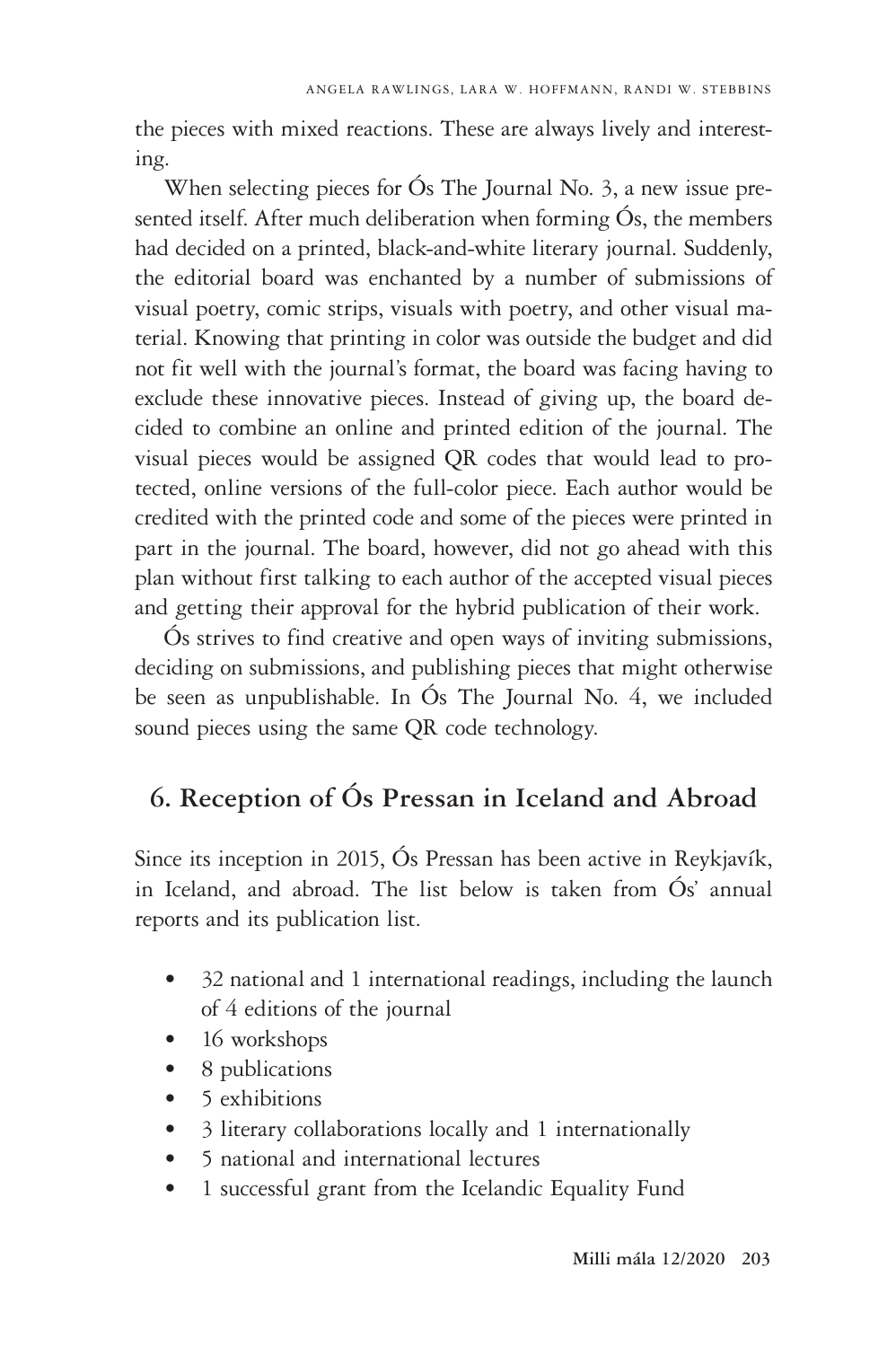- 1 successful crowdfunding campaign through Karolína Fund
- 1 successful grant from the City of Akureyri Culture Fund
- Articles on Ós in all major newspapers, twice in the Englishlanguage publication of Grapevine
- Ós members asked to contribute to international blog on multilingual writing
- Appeared 4 times on Orð um bækur, a weekly radio roundup of what is happening in the literary scene in Iceland and abroad
- Members invited to read and speak at Reykjavík UNESCO City of Literature events, including the month of Reykjavík Reads in October every year.

Many of the events have been attended by both immigrant and native Icelandic authors, musicians, and artists. Some of them, along with Ós and its members, have received media coverage.

#### **7. Reception in the Media**

When looking at the media coverage, themes emerge both nationally and internationally. Interestingly, these themes vary somewhat between the national and international levels. We can further observe some differences between media reports by Icelandic-speaking media and media reports by English-speaking media. Overwhelmingly, the press and reaction to Ós and its activities has been positive here and abroad, but the international press coverage tends to focus more on the organization's novel structure, language policy, and publications while the local media takes a more othering tone.<sup>43</sup>

Ós has been featured in both English- and Icelandic-language media in Iceland. In both languages, the interviewers have focused on the language of the publication and their perceptions of the difficulties of finding an audience in Iceland. The articles have used phrasing such as "Vettvangur fyrir skáld sem skrifa á ólíkum tungumálum" (a

<sup>43</sup> Allen, Stuart, "Journalism and the Culture of Othering", *Brazilian Journalism Research*, 2/2010, doi: 10.25200/BJR.v10n2.2014.776.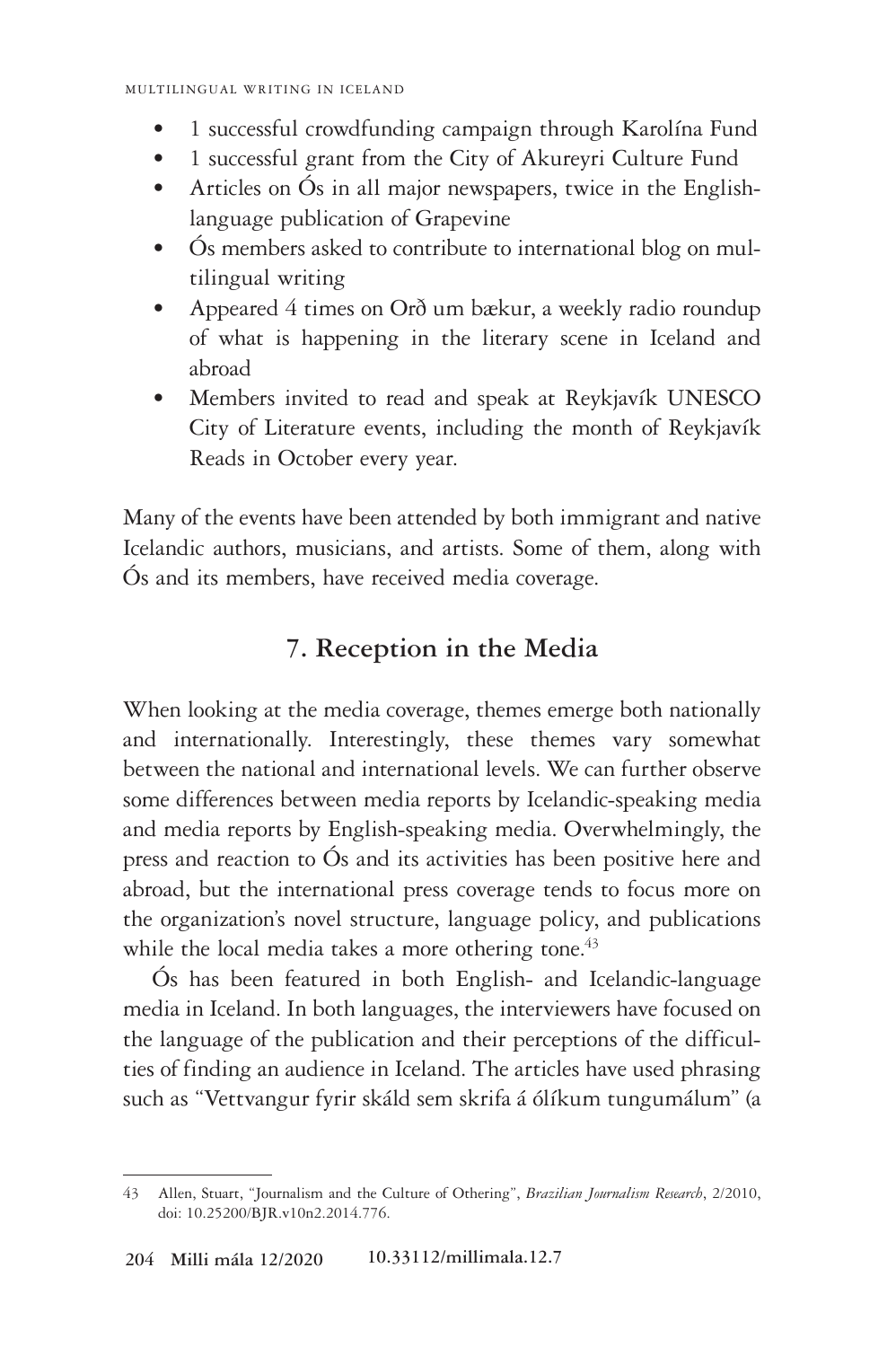forum for poets who write in different languages).<sup>44</sup> This indicates a tendency towards othering the group and keeping languages other than Icelandic outside mainstream publishing in Iceland.

On the whole, media based in Iceland focuses more on the organizational structure of Ós Pressan and what is novel about this initiative in Icelandic publishing, e.g. emphasizing the use of multiple languages ("fjölmála samfélag rithöfunda"),<sup>45</sup> and the fact that most of the members of Ós Pressan are of foreign origin. The articles do not engage with the writing published by Ós Pressan or the individual members of Ós Pressan. When referring to individual members who are authors, articles have tended to emphasize their countries of origin and how long they have lived in Iceland. One example of this can be found in an article published in Vísir in 2015:

"Þar lesa tvær skáldkonur upp, þær Ewa Marcinek frá Póllandi sem hefur búið á Íslandi í tvö ár og hin bandaríska Randi Stebbins sem flutti til Íslands á síðasta ári<sup>n46</sup> (two authors will be reading there, Ewa Marcinek from Poland, who has been living in Iceland for two years, and the US-American Randi Stebbins who moved to Iceland last year).

Four years later, the following September 2019 example is indicative of a continued emphasis in Icelandic media on local writers' countries of origin.

"Hér má heyra í litháíska ljóðskáldinu Mantas Balakauskas, sagnakonunum Ewu Marcinek frá Póllandi og Helen Cova frá Kolubíu [sic] sem báðar hafa verið búsettar á Íslandi um nokkurt skeið<sup>n47</sup> (Here you can hear the Lithuanian poet Mantas Balakauskas and the storytellers Ewa Marcinek from Poland and Helen Cova from Colombia who both have been living in Iceland for a while).

<sup>44</sup> Guðjónsson, Kristján, "Fjölmála skáldasamfélag", 2016, https://www.dv.is/fokus/menning/ 2016/05/07/fjolmala-skaldasamfelag [accessed 30.04.2020].

<sup>45</sup> *Ibid*.

<sup>46</sup> Gunnarsdóttir, Gunnþóra, "Nýjar Raddir Skálda", *Vísir*, 2015, https://www.visir.is/g/ 2015707259997 [accessed 30.04.2020].

<sup>47</sup> Sigurðardóttir, Jórunn, "Ljóð og sögur á ólíkum tungumálum", *RÚV*, 2019, https://www.ruv.is/ frett/ljod-og-sogur-a-olikum-tungumalum [accessed April 30, 2020].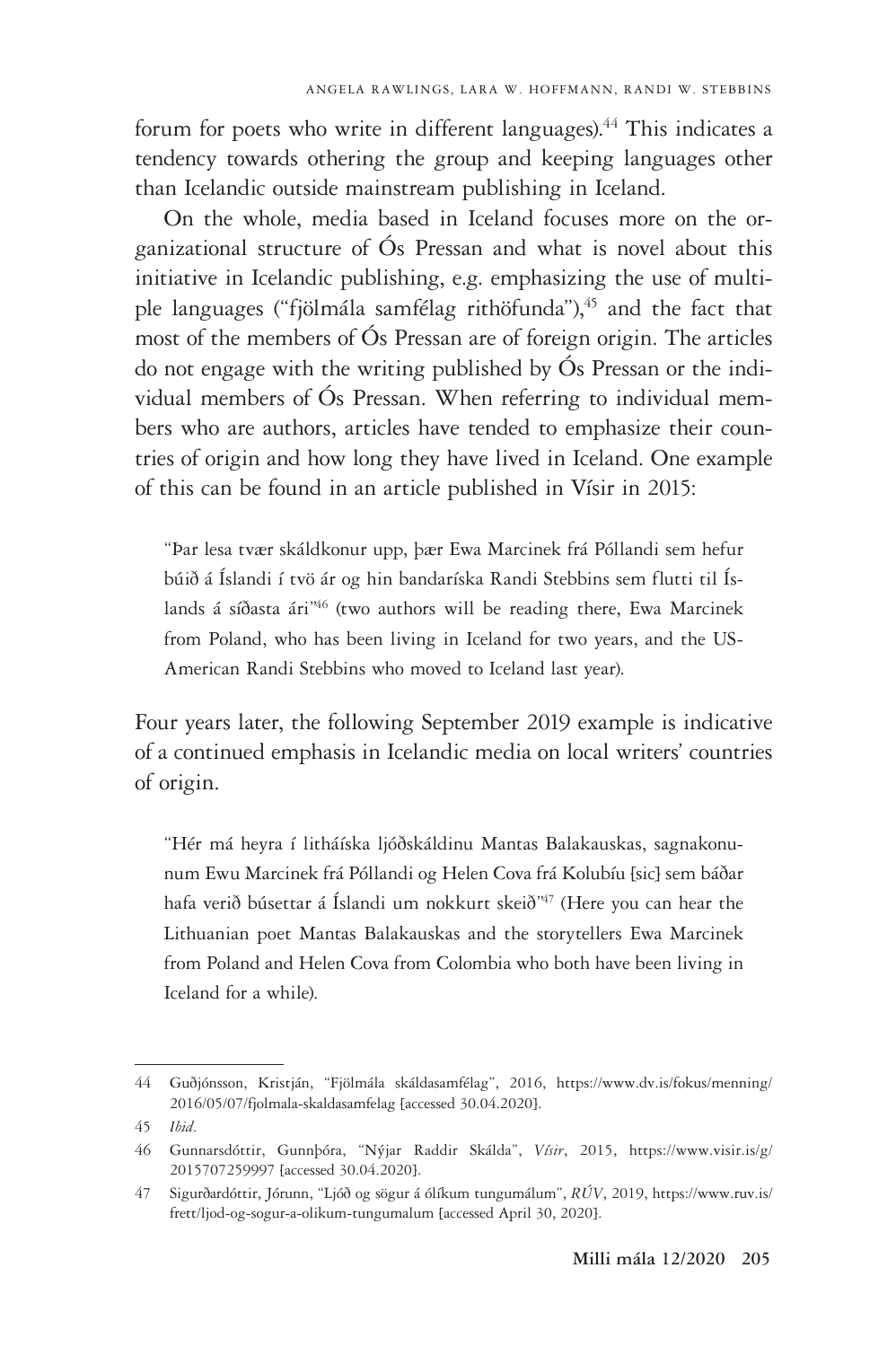Besides the focus on the authors' countries of origin in this example, it is noteworthy that Cova, whose work is discussed in more detail later in the article, is originally from Venezuela, not Colombia.

Interestingly, in articles published in English-speaking media in Iceland, the countries of origin and length of stay of the members of Ós Pressan were not mentioned and discussed. Still, the focus of the articles published in English-speaking newspapers was on the structure of Ós Pressan and on multilingual publishing. Ós Pressan is not being discussed as a part of Icelandic literature.

The contrast between national and international reception of the new writing collective can be exemplified by an in-depth interview by Clarise Foster with Ós member in CV2 – The Canadian Journal of Poetry and Critical Writing<sup>48</sup> in their special edition on Icelandic - Canadian poets and writing. The interview questions range from delving into the history of Ós and its founders to covering the diversity of the group and its democratic practices. In one question, Foster asks about "the degree of marginalization from the established literary scene"49 foreign-born authors experience in Iceland. Foster then probes deeper in the following question about the established literary scene in Iceland and its role in marginalizing some authors.

Later, the interview turns to  $\acute{O}s'$  model of governance and selecting pieces for publication. There, the question asks how "the differences in cultural orientations/experiences come together"50 to form a functioning governance group for Ós. The interview also includes questions on Ós' "'literary' mandate" and publication criteria<sup>51</sup>. Importantly, the journal printed the answers from Ós and its members in full, meaning that the diversity of voices that is Ós was preserved as much as possible.

A similar willingness to engage with Ós' critique of Icelandic publishing traditions can be seen in an article on Icelandic literature and language from 2018. Published in Airbnb Magazine, the article focuses on Icelandic fears of language loss and on language preserva-

<sup>48</sup> Foster, Clarise, "An Interview with Ós Pressan Collective Members: a rawlings, Randy Stebbins, Anna Valdís Kró, Beatriz Portugal, Ewa Marcinek, Virginia Gillard and Elena Ilkova". *CV2: The Canadian Journal of Poetry and Critical Writing*, 40/2017, pp. 21–35.

<sup>49</sup> *Ibid*, p. 25.

<sup>50</sup> *Ibid*, p. 33.

<sup>51</sup> *Ibid*, p. 32.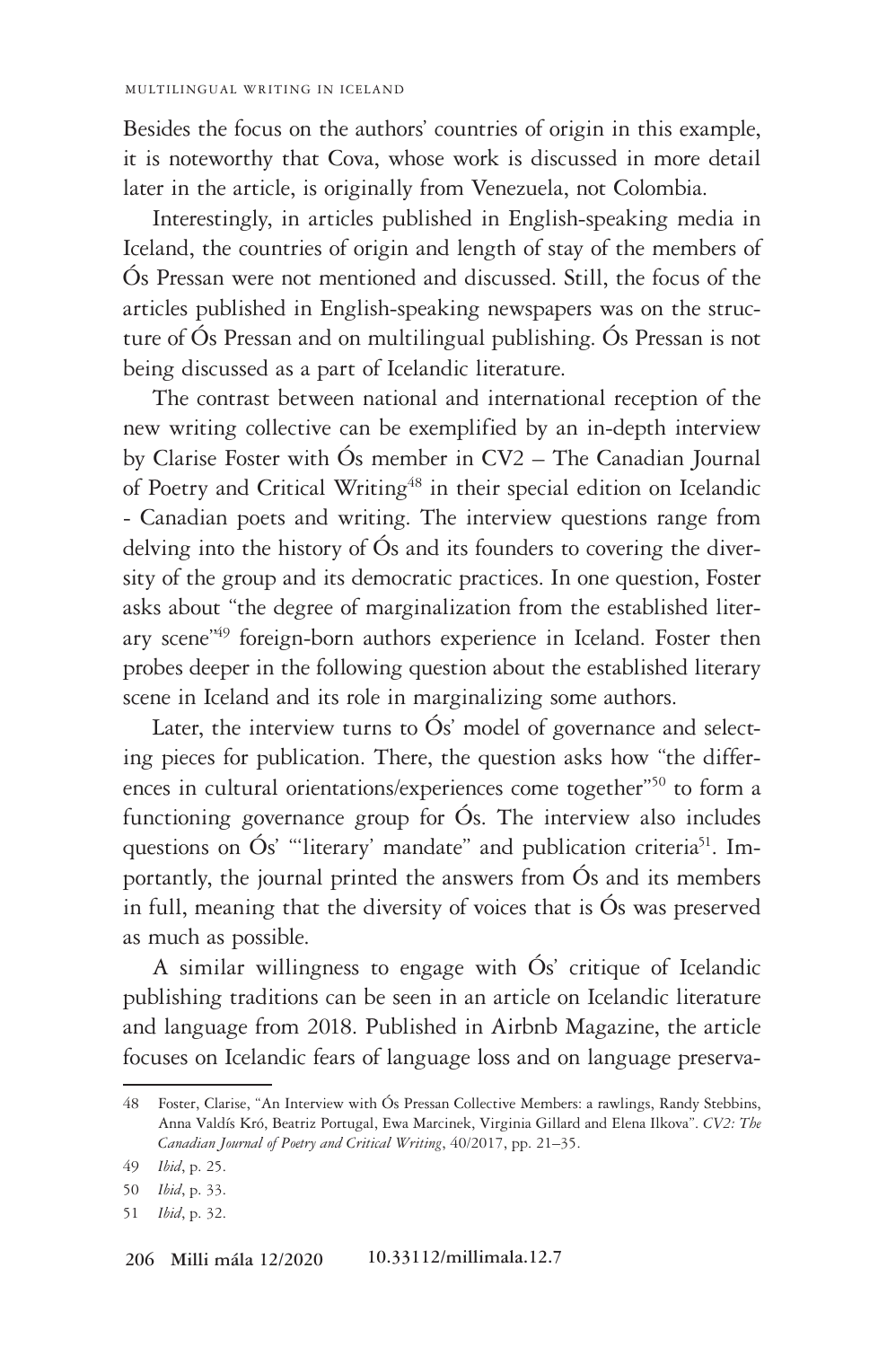tion in literature. Ós is used as a counterpoint to the dominant narratives on these two important issues by focusing on the struggle that foreign-born writers face and how language is weaponized in that struggle.<sup>52</sup>

A third example of international coverage that is more open to Ós and its members voicing critiques of the Icelandic publishing sector came from an invitation from Finland in 2018 for Ós to be part of Multilingual Month.<sup>53</sup> In this case, two  $\acute{O}s$  members were commissioned to write a blog post about their experiences in publishing a multilingual literary journal in Iceland. The fact that Ós Pressan was paid for this contribution is an acknowledgement of the status of Ós Pressan in the context of discussions about multilingualism in the Nordic countries and the positive reception of Ós Pressan abroad. In the post, two Ós members describe their experiences starting and joining the group and at a Nordic multilingual conference. In the post, they cover issues of radical inclusion, playful multilingualism, and marginalization in literature, all without editing or comment by the organizers of Multilingual Month.

#### **8. Public Reception of Foreign-Origin Writers**

Foreign-origin authors who immigrated to Iceland after their literary careers were established overseas (such as angela rawlings, Elías Portela, or Mazen Maarouf) have continued to situate their publishing activities in international contexts, in part due to the limited publishing opportunities available to foreign-origin authors in Iceland. There are notable inclusions over the years–through the previously mentioned Listamannalaun, through invitations to participate in local literary events, and through selective invitation to contribute to Icelandic literary journals *Tímarít Máls og menningar* and *Stína*. Still, the public acknowledgement of international publishing activities by foreign-origin authors remains limited – even when new books are

<sup>52</sup> Griest, Stephanie Elizondo, "The Quest to Keep Iceland's Language Alive", *airbnbmagazine*, 2018, https://medium.com/airbnbmag/the-quest-to-keep-icelands-language-alive-b22d4b6d74f2 [accessed April 30, 2020].

<sup>53</sup> Valdis Kro, Anna, Hoffmann, Lara, "Ós Pressan", *Multilingual Month*, 2019, https://multilingualmonth.org/2019/03/18/os-pressan-2/ [accessed April 28, 2020].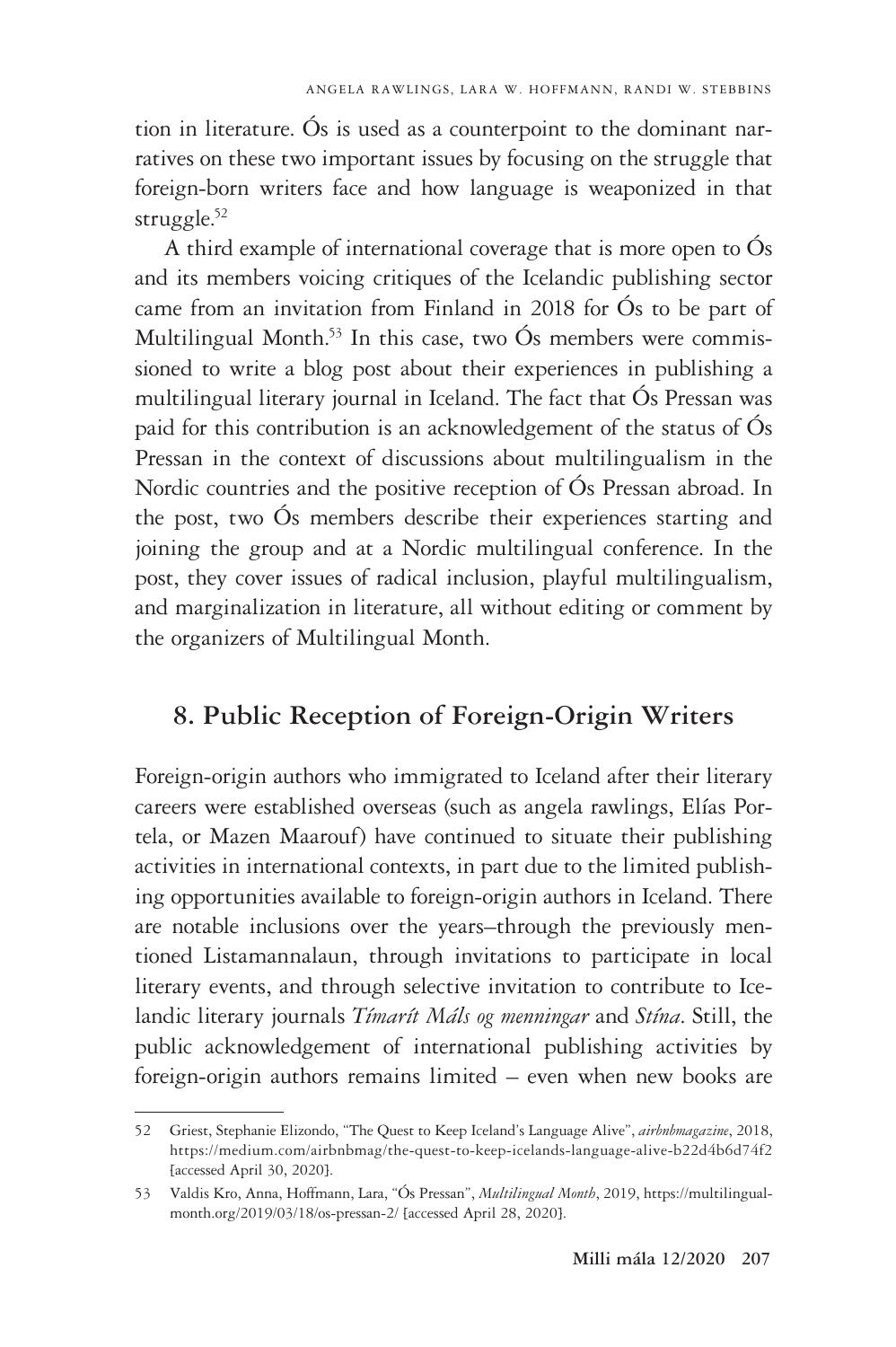published or nominations for major awards arise, as was the case when Maarouf's *Jokes for the Gunmen* was nominated for the 2019 Man Booker International Prize.

To launch one's literary career in Iceland as a foreign-origin author is new territory for which Ós Pressan has been both witness and support. Ós members Ewa Marcinek and Helen Cova have opted over the past few years to initiate their first publications within Iceland. Their examples are indicative of the non-conventional paths that foreignorigin authors devise in order to participate in the Icelandic publishing industry and circulate within the national arts scene. The public reception to Cova's and Marcinek's written and staged literary output can be analyzed through event attendance, sales figures, and media coverage.

Autofiction author Ewa Marcinek originates from Poland, where she completed a BA in Creative Writing and an MA in Culture Studies at the University of Wrocław prior to immigrating to Iceland. From 2015 to now, Marcinek has developed a multilingual (English, Icelandic, and Polish) collection of short stories and poetry entitled *Polishing Iceland* based on her personal experience as a Polish woman living in Iceland. An excerpt from her manuscript was translated into Icelandic by Helga Soffía Einarsdóttir for Sjón's guest-edited issue of Tímarít Máls og menningar.<sup>54</sup> The issue focused on addressing the question "What is an Icelandic writer?" partly through inclusion of foreign-origin texts in translation.

Since 2017, Marcinek has been invited to read her work at numerous literary events, particularly those with an emphasis on multiculturalism such as Reykjavík City Hall's Lesum heiminn / Read the World.55 In 2018, Marcinek consulted for The National Theatre of Iceland on written and spoken Polish language included in their production *Svartalogn*. 56 Her theatre contribution led to director Pálína Jónsdóttir inviting Marcinek to join her in the founding of Reykjavík International Theatre Company in 2019. Before the year finished, the company adapted fiction by Marcinek, Mazen Maarouf, and Elías

<sup>54</sup> Marcinek, Ewa, "Ísland pólerað", *Tímarít Máls og Menningar*, 2016.

<sup>55</sup> "Lesum Heiminn / Read the World", *Bókmenntaborgin*, 2018, https://bokmenntaborgin.is/lesumheiminn [accessed 28 April 2020].

<sup>56</sup> "Svartalogn", Þjóðleikhúsið, 2018, https://www.leikhusid.is/syningar/svartalogn [accessed April 28, 2020].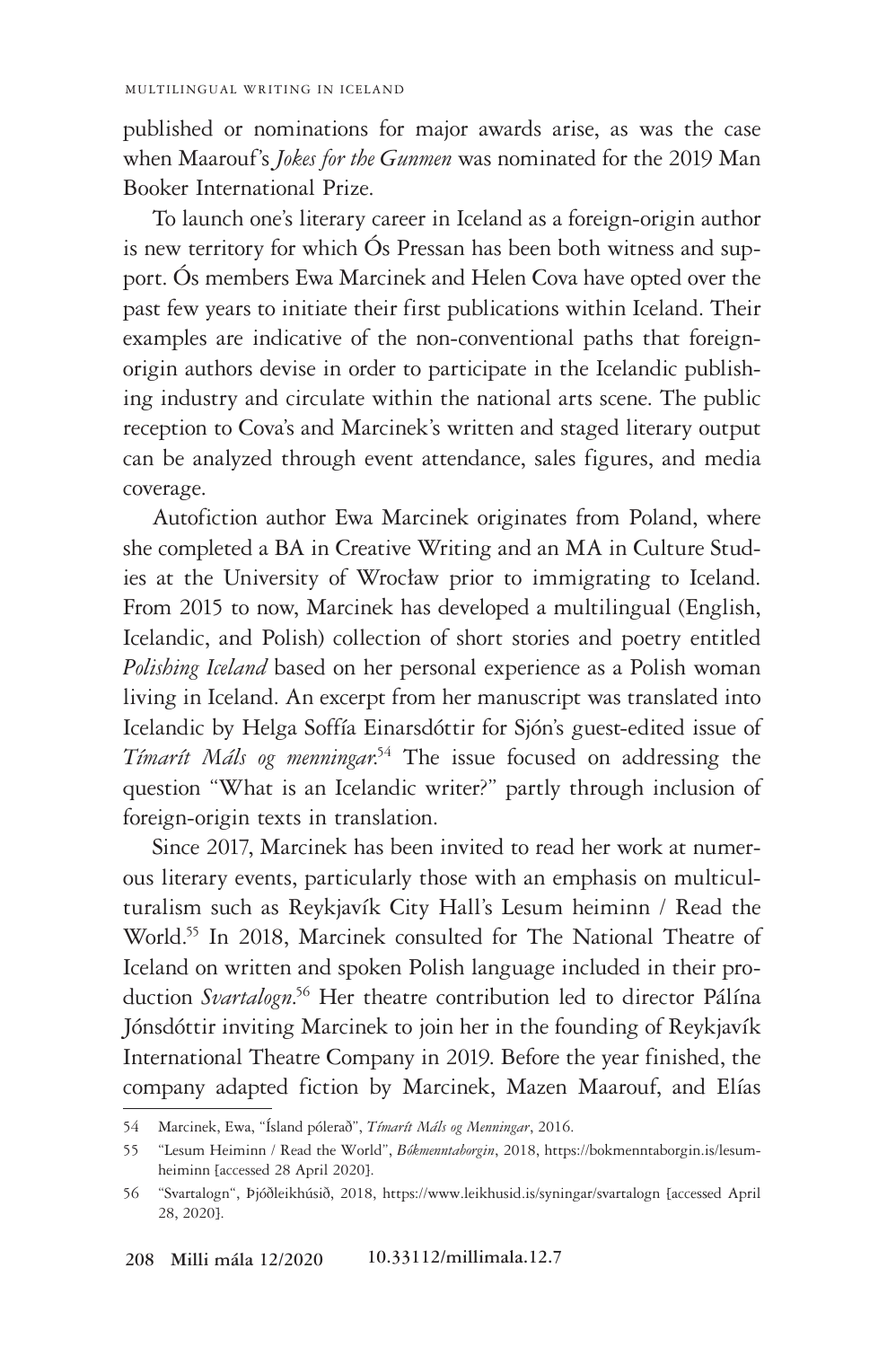Portela for their inaugural performance *Opening Ceremony.* Their second adaption focused solely on Marcinek's in-progress manuscript, premiering *Polishing Iceland* at independent theatre Tjarnarbíó for 150 guests in 2020.

Media response to Marcinek's work has been abundant, frequently foregrounding her identity as a foreign-origin author in keeping with her autofiction subject matter. RÚV journalist Jórunn Sigurðardóttir offered a succinct biography of Marcinek in an article on Icelandic literature and translation (Sigurðardóttir, 2018); the article emphasized Marcinek's heritage in the context of Soviet-era Poland. *The Reykjavík Grapevine* titled their 2020 interview with Marcinek and Jónsdóttir "The Reykjavík Ensemble Brings The Polish Experience To The Stage".57 Jakob S. Jónsson's review of *Polishing Iceland* in *Kjarninn* further emphasized that stage adaption of Marcinek's work indicates "a world that all immigrants… are familiar with and, fortunately, more and more Icelanders are also beginning to recognize".58 He went on to write that Marcinek's co-founded theatre company Reykjavík Ensemble "is tangible evidence that Iceland is moving closer to becoming a part of the universe and to Iceland being part of the world's humanity."

Children's author and short-story writer Helen Cova is originally from Venezuela. She published her first children's book in 2019 with the Icelandic publisher Bjartsýn. While the partnership with Bjartsýn enabled distribution for the book, Cova was responsible for providing the full cost of printing – rendering the publishing process closer to self-publishing than acquisition by an independent publishing house. Under the auspices of Bjartsýn, Cova printed her children's book as three hardbound editions in three languages: *Snúlla finnst gott að vera einn* (Icelandic), *Snulli likes being alone* (English), and *A Snúlli Le Gusta estar solo* (Spanish). The book was co-illustrated with 9-year-old Icelandic boy Davíð Stefánsson. By offering her book in three languages,

<sup>57</sup> Beckett, Rex, "Polishing Iceland: The Reykjavík Ensemble Brings The Polish Experience To The Stage", *The Reykjavík Grapevine*, 2020, https://grapevine.is/icelandic-culture/2020/03/09/polishing-iceland-the-reykjavik-ensemble-brings-the-polish-experience-to-the-stage [accessed 28 April, 2020].

<sup>58</sup> Jónsson, Jakob S., "Kvenleg reynsla, ósvikin kómík. Leiklistargagnrýnandi Kjarnans fjallar um sýningu Reykjavik Ensemble, Polishing Iceland", *Kjarninn*, 2020, https://kjarninn.is/folk/2020- 03-20-kvenleg-reynsla-osvikin-komik [accessed 30 April, 2020].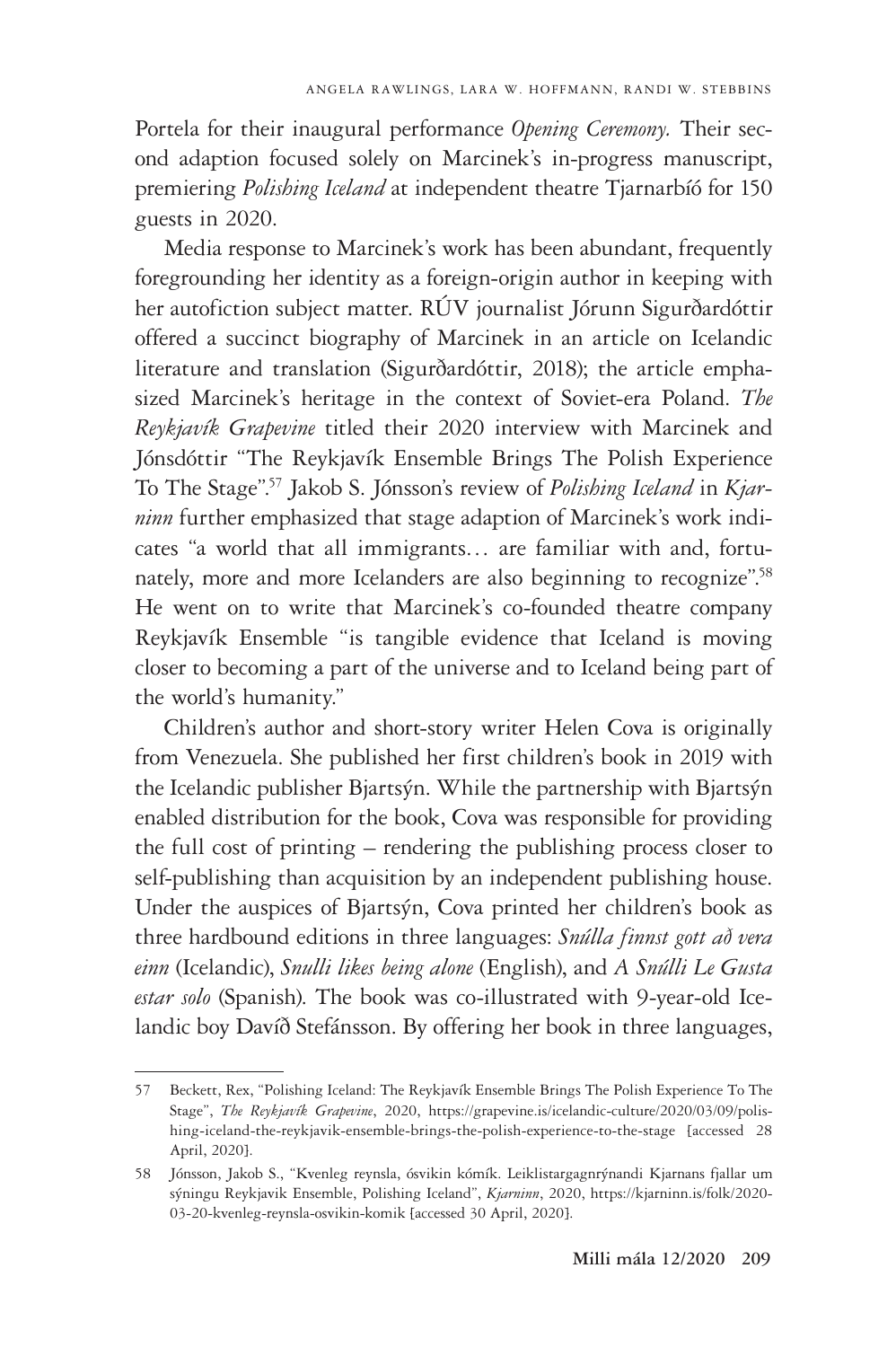Cova asserted the significance of multilingualism and immigrant outreach within her foray into the Icelandic publishing scene. Cova confirmed that, as of April 2020, she has distributed 305 Icelandiclanguage, 71 English-language, and 46 Spanish-language copies within Iceland.<sup>59</sup>

Cova sought to partner with an Icelandic publisher, though funding the publication herself as a means to ensure her children's book would be published in three languages and disseminated within the Icelandic market. After self-funding the project, Cova has now recuperated the printing costs through book sales. After the books' launch, Cova received invitations to read at literary events organized by the Akureyri library Amtsbókasafnið (Akureyrarbær, 2019) and Reykjavík UNESCO City of Literature.<sup>60</sup> She also participated in a radio interview via the national broadcaster's program KrakkaRÚV.<sup>61</sup> Iceland's national broadcaster, RÚV, also interviewed Bjartsýn's publisher Sunna Guðnadóttir about Cova's book.<sup>62</sup> It is notable that Cova herself was not interviewed, but rather the publisher spoke in Icelandic about the book's content and resonance with young readers. The choice of Icelandic media to interview the publisher, rather than the author, of a new book is non-standard. The interview, though, led with a photo of Cova next to her books.

Through their self-initiated forays into the Icelandic literary industry, both Marcinek and Cova have been invited to participate in numerous events emphasizing multiculturalism in the arts. In 2019, Cova and Marcinek read at a literary translation event organized by Reykjavík City Library.63 The following year, Reykjavík City Library again invited Cova and Marcinek to collaborate on an inclusive public spaces project.<sup>64</sup> Cova was further invited by the Menningarhús (Cul-

<sup>59</sup> Cova, Helen, 2020, personal communication, April 8–9.

<sup>60</sup> "Lesum Heiminn / Read the World", *Bókmenntaborgin*, 2018, https://bokmenntaborgin.is/lesumheiminn [accessed 28 April 2020].

<sup>61</sup> "Sögur – Snúlla finnst gott að vera einn", Útvarp KrakkaRÚV, 2019, https://player.fm/series/ utvarp-krakkaruv/sogur-snulla-finnst-gott-ad-vera-einn [accessed April 28, 2020].

<sup>62</sup> Einarsdóttir, Júlía Margrét, "Skrímsli kennir börnum kosti einverunnar", *RÚV*, 2019, https:// www.ruv.is/frett/skrimsli-kennir-bornum-kosti-einverunnar [accessed April 28, 2020].

<sup>63</sup> "Lesum Heiminn / Read the World", *Bókmenntaborgin*, 2018, https://bokmenntaborgin.is/lesumheiminn [accessed 28 April 2020].

<sup>64</sup> "Cultural Narratives", Borgarbókasafnið, 2020, https://borgarbokasafn.is/event/welcome/postponed-cultural-narratives [accessed April 28].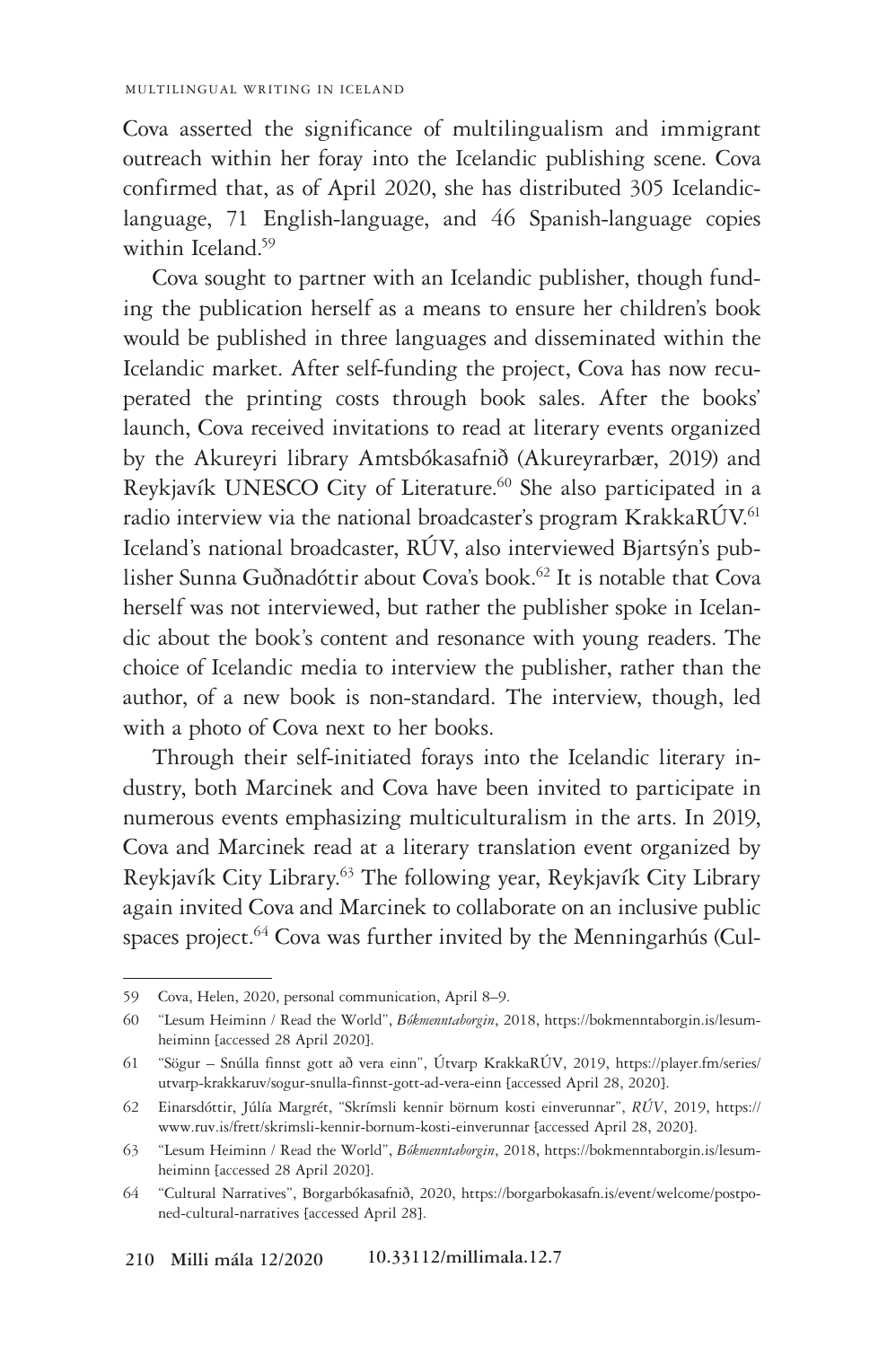tural House) department of the City Library to participate in a foreign artists project where she will facilitate cultural activities for children and families. Marcinek has likewise created workshops to support fellow writers, focused on podcast production and creative writing for Polish women in Iceland.

Without opportunities in Iceland's official publishing industry, foreign-origin authors are more likely to seek self-publishing opportunities or international contracts. This places the writers in precarious situations where they are less likely to be financially supported by the communities in which they contribute and subjected to local isolation from the larger national literary context. Cova, for example, will self-publish her second book in 2020 – a collection of short stories for adult readers. The trailblazing of foreign-origin authors, though, does contribute to the diversification of Iceland's publishing industry.

#### **9. Discussion and conclusion**

Ós stepped into the publishing world of Iceland in order to allow as many voices as possible to participate in literature. In a country that rightly prides itself on its literary past and present, participating in literature production that is a way of claiming social space, printed, virtual, and physical, for immigrants and other marginalized people. In order to do this, Ós publishes multilingual literature, which, as has been discussed in this paper, breaks with traditional ideas of what is Icelandic literature and, therefore, with monolithic concepts of national literature.<sup>65</sup>

Ós makes a public record of their thoughts through writing and other creative pursuits, allowing for a more informed public and a broader understanding of who comprises that public. If we return to Dewey and Greene's idea of democracy taking place in a community that is always in the making, Ós is an example of a democratic community for the authors it has published and its members. For example, Ós authors grant the organization a license for use of their work, never the copyright, but Ós still asks for permission to use work in

<sup>65</sup> Rossich, Albert, "An Overview of Literary Multilingualism".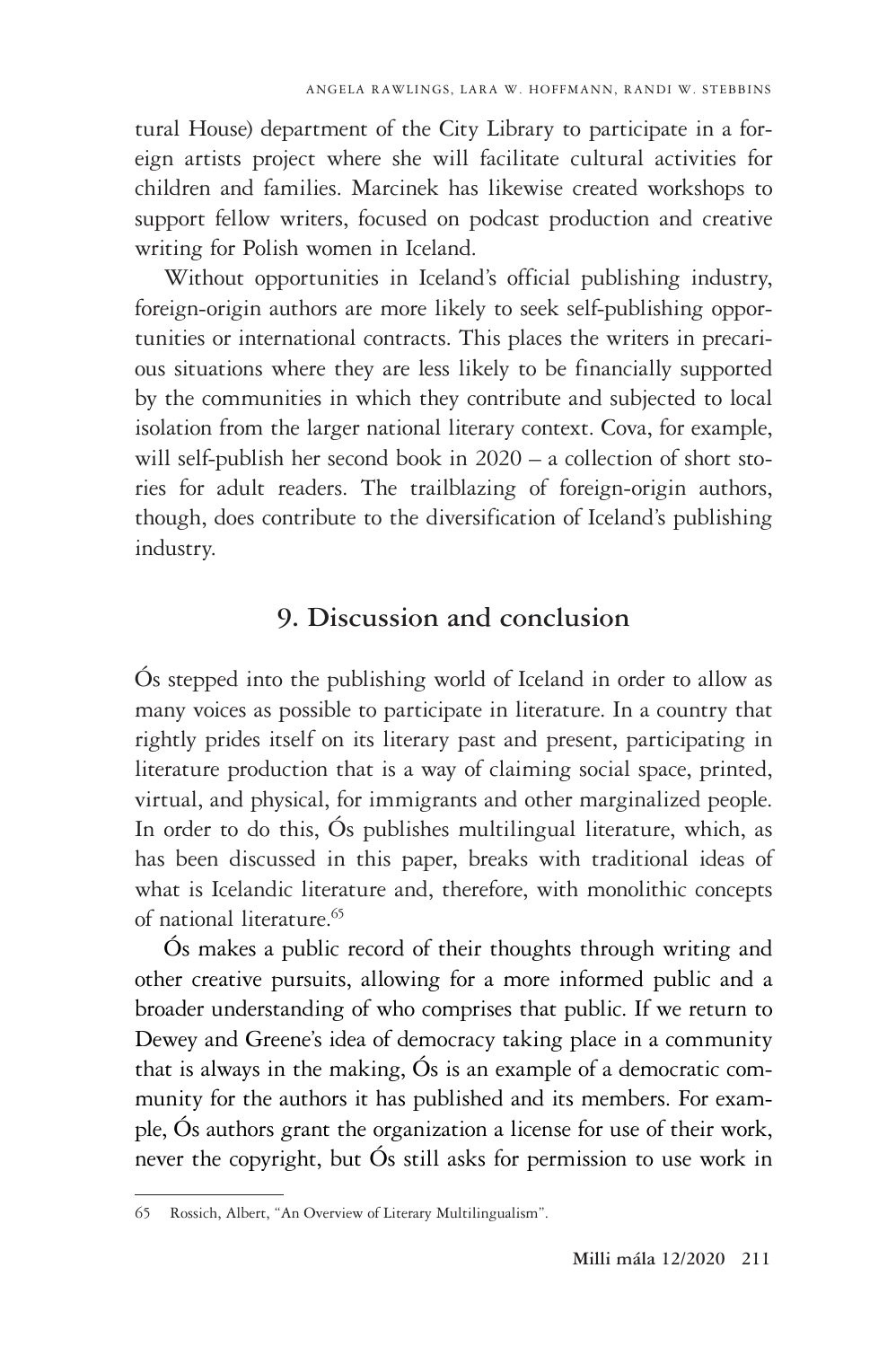promotional materials that were not originally discussed with the authors. Ós also works to broaden the area of shared concern – literature in Iceland – by consistently publishing new authors in the language of their choice, though this means making typical readers of Icelandic literature uncomfortable. In fact, creating discomfort in the mainstream population is one method that Ós uses to wake people up about the reality of being a marginalized member of society.

Looking at event attendance, sales figures, and media coverage, we can see that Ós Pressan has had an impact on the publishing industry in Iceland by members such as Helen Cova and Ewa Marcinek launching their professional careers there. Through the activities of Ós Pressan, many languages have been rendered visible that are not traditionally recognized as a part of the Icelandic literary landscape. Ós Pressan as a project has been received by the media, both abroad and in Iceland. However, participating in literature production is not really visible. The gatekeeping seems to persist in a way. For example, the percentage of months awarded in artist's salaries to immigrants in Iceland has not increased since Ós Pressan was founded. The change is not really visible in the traditional structures of the Icelandic literary scene, but the changes are visible primarily in the grassroots initiatives.

With projects such as Ós Pressan, immigrants in Iceland have the opportunity to publish their work in Iceland. These structures seem, however, to be understood as immigrant structures. This reality is mirrored in the discussions of Ós Pressan in the media which focus primarily on Ós Pressan as made by foreigners for foreigners, which is not necessarily the reality of Ós Pressan. The radical anomaly of multilingual literature<sup>66</sup> can be seen here as well. While Ós Pressan serves as an addition to the literary scene, the overall understanding of Icelandic literature as homogenous and extending a centuries-long tradition persists in contemporary society, media, and marketing. Societal focus on Ós Pressan's general structures as a foreign-origin non-profit initiative, as opposed to consideration of the press' literary material, limits the possibility to hear the actual narratives and voices of people on, about, or connected to Iceland in different ways.

<sup>66</sup> Rossich, Albert, "An Overview of Literary Multilingualism".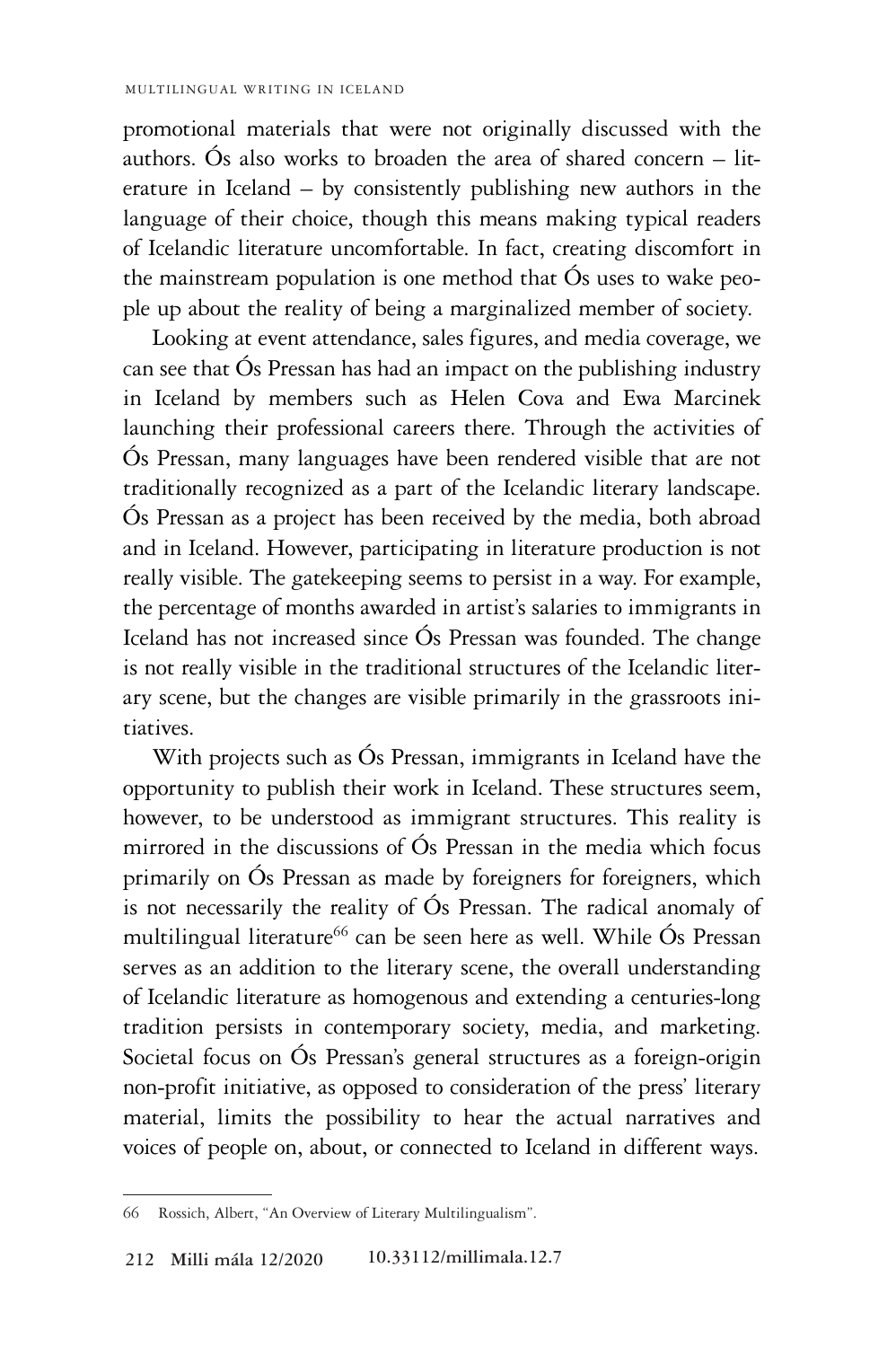In the context of literature, we, therefore, see similar developments to discussions about immigrants, where immigrants stated that they felt that they would mostly be invited to discussions etc. when immigrant issues were discussed, rather than being included in discussions on all kinds of different issues in the society in which they live.<sup>67</sup> Future studies could incorporate a comparative perspective in order to identify similarities and differences in the experiences of migrant writers in Iceland and in the other Nordic countries. Whether Ós Pressan has changed the traditional notion of Icelandic literature is questionable. The newspaper reports about Ós Pressan, particularly in Iceland, primarily employ an othering tone, which emphasizes Ós as being apart from the traditional Icelandic literary scene seems to indicate that ideas of Ós Pressan as the foreign group persist. The reinvention of the category of the mother language, as suggested by Yildiz,<sup>68</sup> and any reflection on the concept of Icelandic literature seems to be countered by emphasizing Ós members' length of stay in Iceland and their countries of originm, clearly categorizing them as foreigners in Iceland and Ós Pressan as a project for foreigners.

As studies in other countries have shown that artistic and literary projects can influence societal change in different ways,<sup>69</sup> it would be interesting to conduct additional qualitative research, e.g. among both Icelandic native speakers and immigrants in Iceland to investigate the effects that Ós Pressan has on their understanding of Icelandic literature and their relation to it in more detail. The activities of Ós Pressan to bring additional voices and, for example, publish work in Icelandic as a second language, might have long-term effects in perspectives on Icelandic as language that can also be spoken with an accent. The fact that Ós Pressan has in its fourth issue published pieces in Icelandic written by a non-native speaker might be seen as an indication in this direction.

Hélène Cixous wrote in *The Laugh of the Medusa*: "Censor the body and you censor breath and speech at the same time. Write yourself.

<sup>67</sup> Skaptadóttir, Unnur Dís, Loftsdóttir, Kristín, *Konur af Erlendum Uppruna. Hvað Kreppir að?*

<sup>68</sup> Yildiz, Yazemin, "Beyond the Mothertongue".

<sup>69</sup> See Otte, Hanka, "Bonding or Bridging?" and Jeffery et al., "Creative Engagement with Migration", pp. 3–17. doi: 10.1386/cjmc.10.1.3\_1.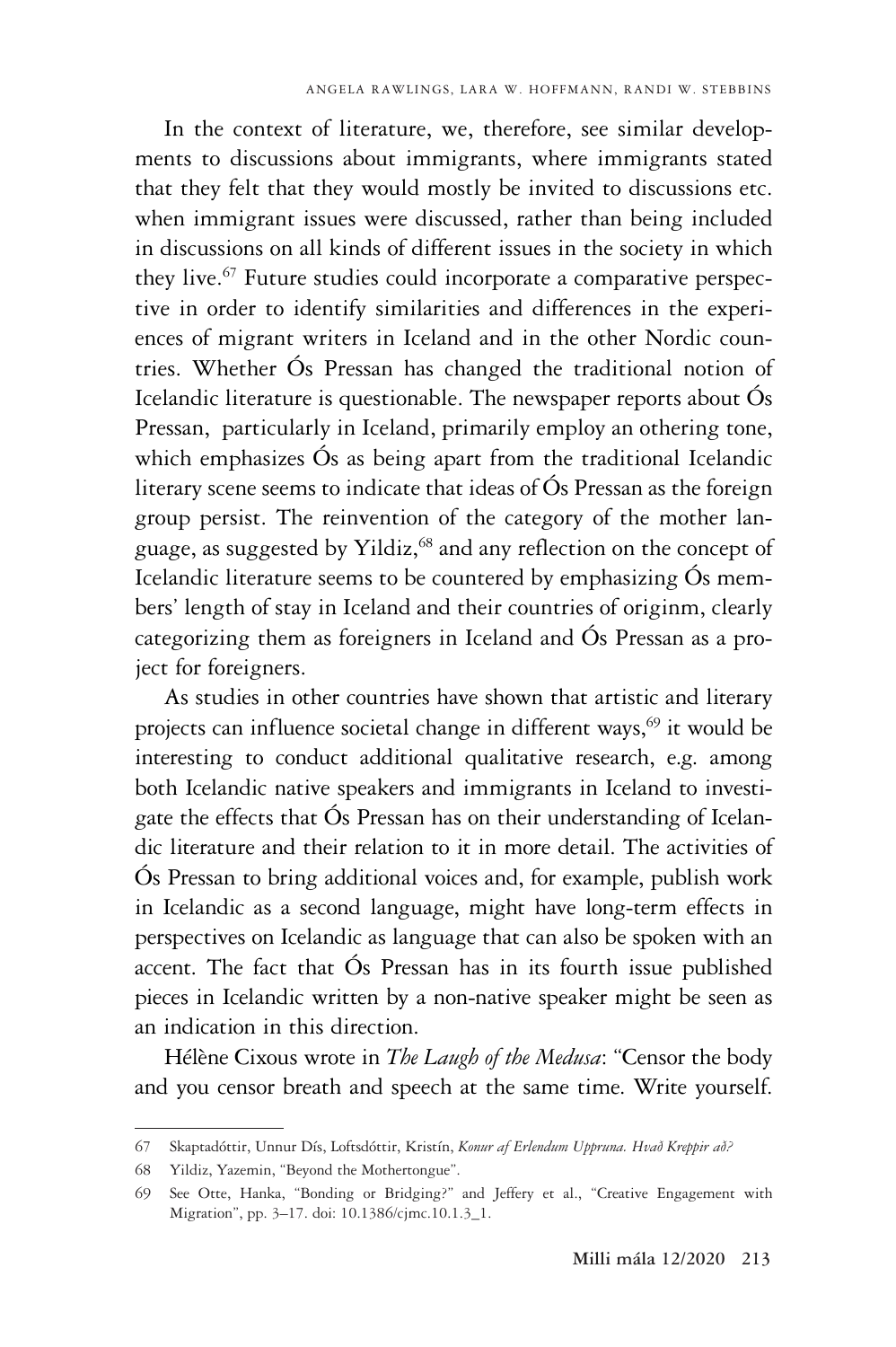Your body must be heard."70 For Ós, the body that others censor, the body that must be written and heard, is that of all who are kept out of Icelandic literature by the gatekeepers, artefacts of a patriarchal and traditional nationalistic understanding of what makes Icelandic literature Icelandic.

<sup>70</sup> Cixous, Hélène, "The Laugh of the Medusa", Journal of Women in Culture and Society 4/1976, pp. 875–894. https://www.jstor.org/stable/3173239?seq=5#metadata\_info\_tab\_contents [accessed April 28, 2020], here p. 880.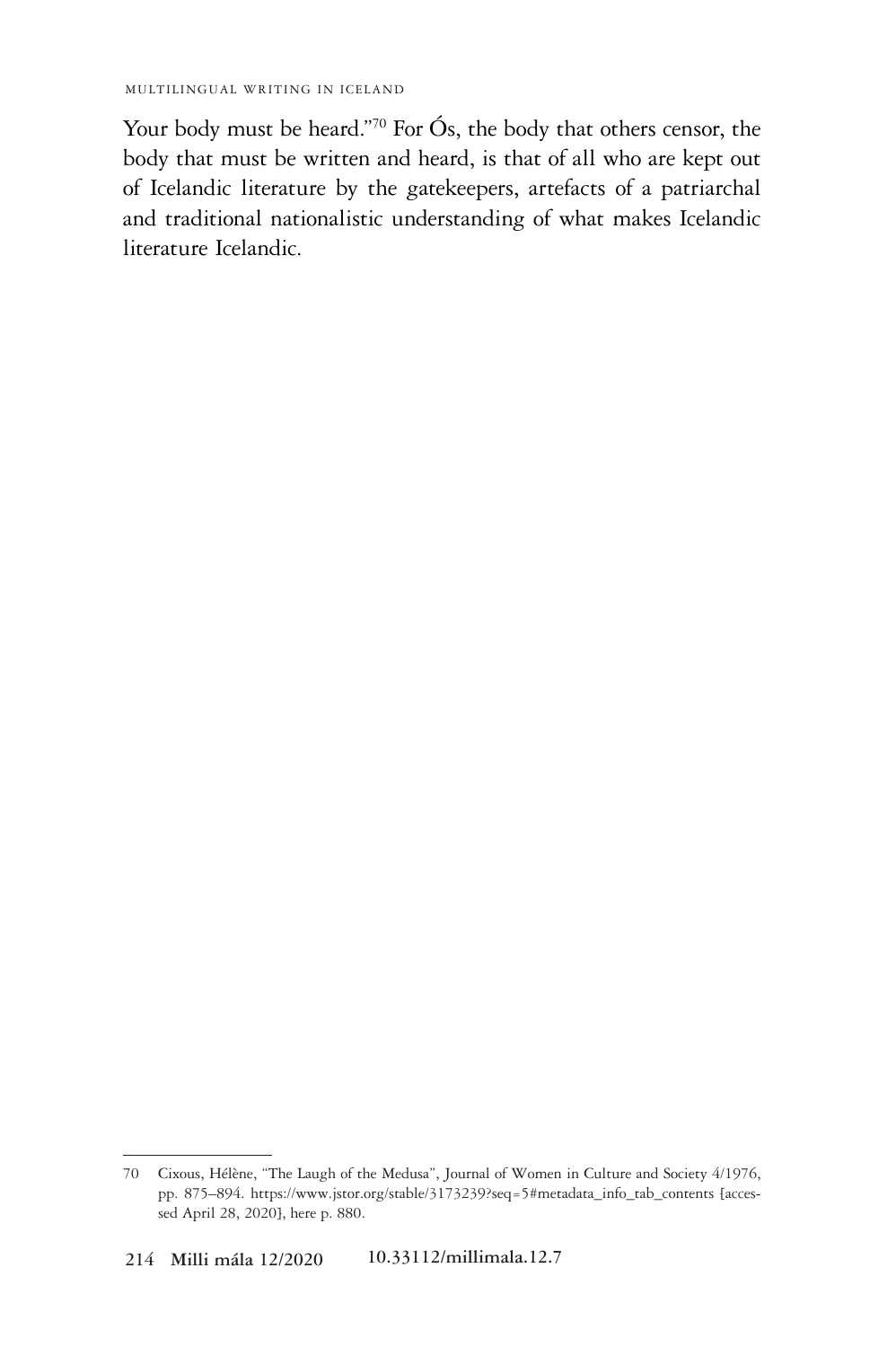#### Útdráttur

# **Skrifað á mörgum málum: Viðtökur Ós Pressunnar og meðlima hennar á Íslandi og erlendis**

Ós Pressan varð til í íslensku bókmenntasenunni árið 2015 í framhaldi fjöltyngdrar ritstofu sem Reykjavík – bókmenntaborg UNESCO og Borgarbókasafn Reykjavíkur stóðu fyrir. Ós Pressan gefur árlega út bókmenntatímarit sem innheldur verk eftir höfunda sem tengjast Íslandi á einn eða annan hátt og stendur fyrir vinnustofum, bókmenntaklúbbi og upplestrum með innlendum og erlendum höfundum. Í þessari ritgerð verður bókmenntafélagið, sem rekið er án ágóða, tekið sem dæmi um fjöltyngdar bókmenntir og fjallað um viðtökur þess í fjölmiðlum á Íslandi og erlendis. Við skoðum lýðræðisferlið að baki Ós Pressunni og viðtökur sem framtakið og meðlimir þess hafa fengið í fjölmiðlum og í útgáfu á Íslandi. Niðurstaða okkar er að þó að ÓS Pressunni hafi verið vel tekið og sumir meðlima hennar hafi getað hafið feril í bókmenntageiranum, þá hafi íslenskir fjölmiðlar oft stimplað Ós Pressuna sem "hina", þ.e.a.s. með því að leggja áherslu á erlendan uppruna meðlimanna og hversu lengi þeir dveldust á Íslandi. Þessi ímynd Ós pressunnar, að hún standi einhvern veginn utan við íslenskar bókmenntir en sé ekki hluti af þeim, sýnir eina ferðina enn þær áskoranir sem þeir höfundar, sem tala ekki íslensku sem fyrsta mál, mæta í bókmenntaheiminum á Íslandi.

*Lykilorð*: fjöltyngdar bókmenntir, innflytjendabókmenntir, frumkvöðlastörf án hagnaðar, lýðræði, útgáfugeirinn, útgáfufélag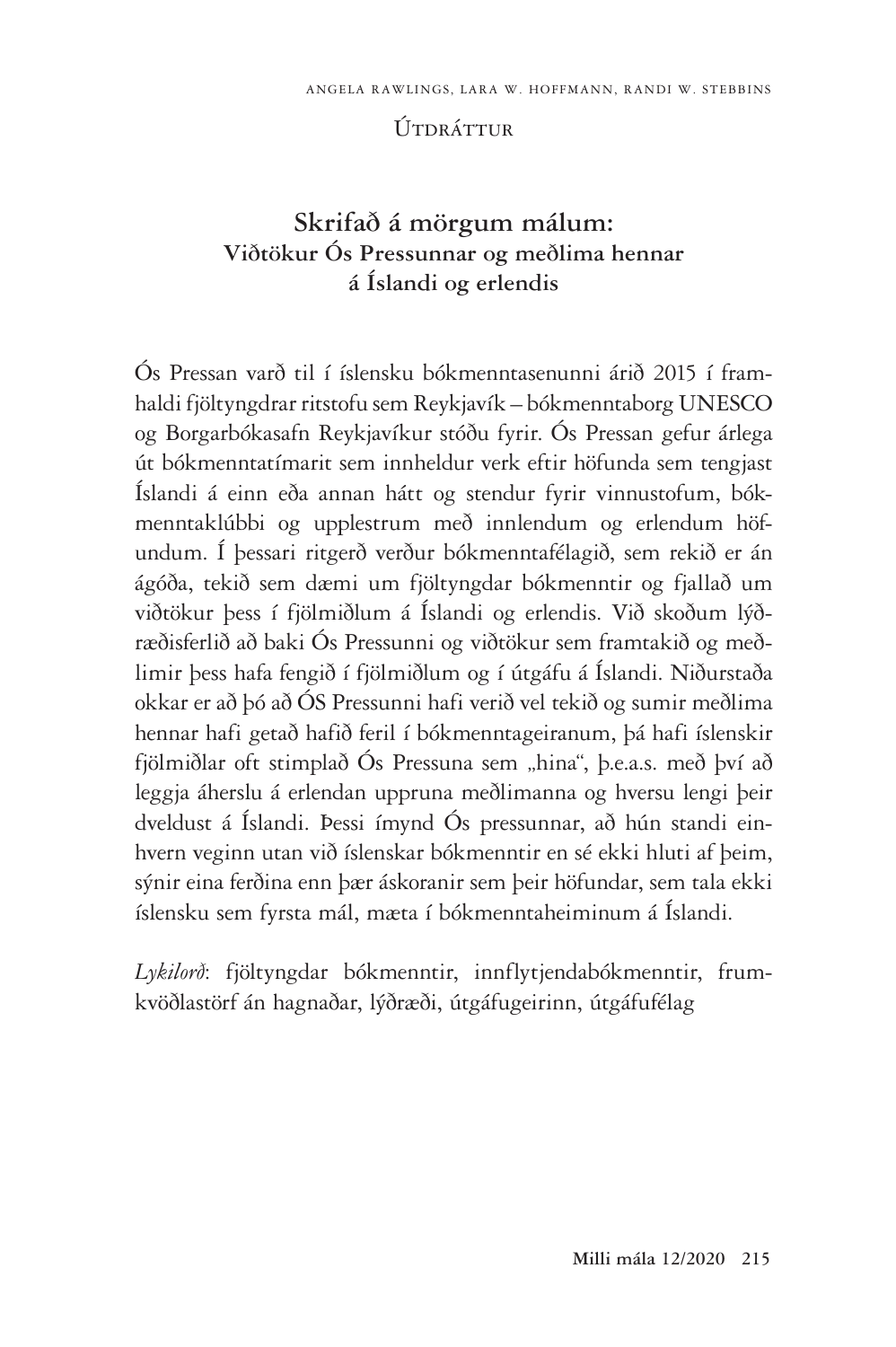#### **ABSTRACT**

# **Multilingual Writing in Iceland: The Reception of Ós Pressan and its Members Nationally and Internationally**

Ós Pressan was born in the Icelandic literary landscape of 2015 as a continuation of a multilingual writing workshop sponsored by UNE-SCO Reykjavík City of Literature and the Reykjavík City Library. Ós Pressan prints an annual literary magazine that includes works from authors on, about or connected to Iceland and has organized workshops, a book club, and readings with visiting and local authors. This paper presents the literary collective and publishing nonprofit as an example of multilingual literature. We look at the democratic processes of running Ós Pressan and the reception of the initiative and its members in the Icelandic media and publishing industry and abroad. We conclude that, while Ós Pressan has been received positively and some of its members were able to launch their professional careers in literature, the Icelandic media often frame Ós Pressan as the other by, among other things, emphasizing the members' countries of origin and lengths of stay in Iceland. This image of Ós Pressan as apart from or not a part of Icelandic literature demonstrates once more the challenges authors who don't speak Icelandic as their first language face in the Icelandic literary landscape.

*Keywords*: Multilingual literature, migrant literature, non-profit initiatives, democracy, publishing industry, literary collective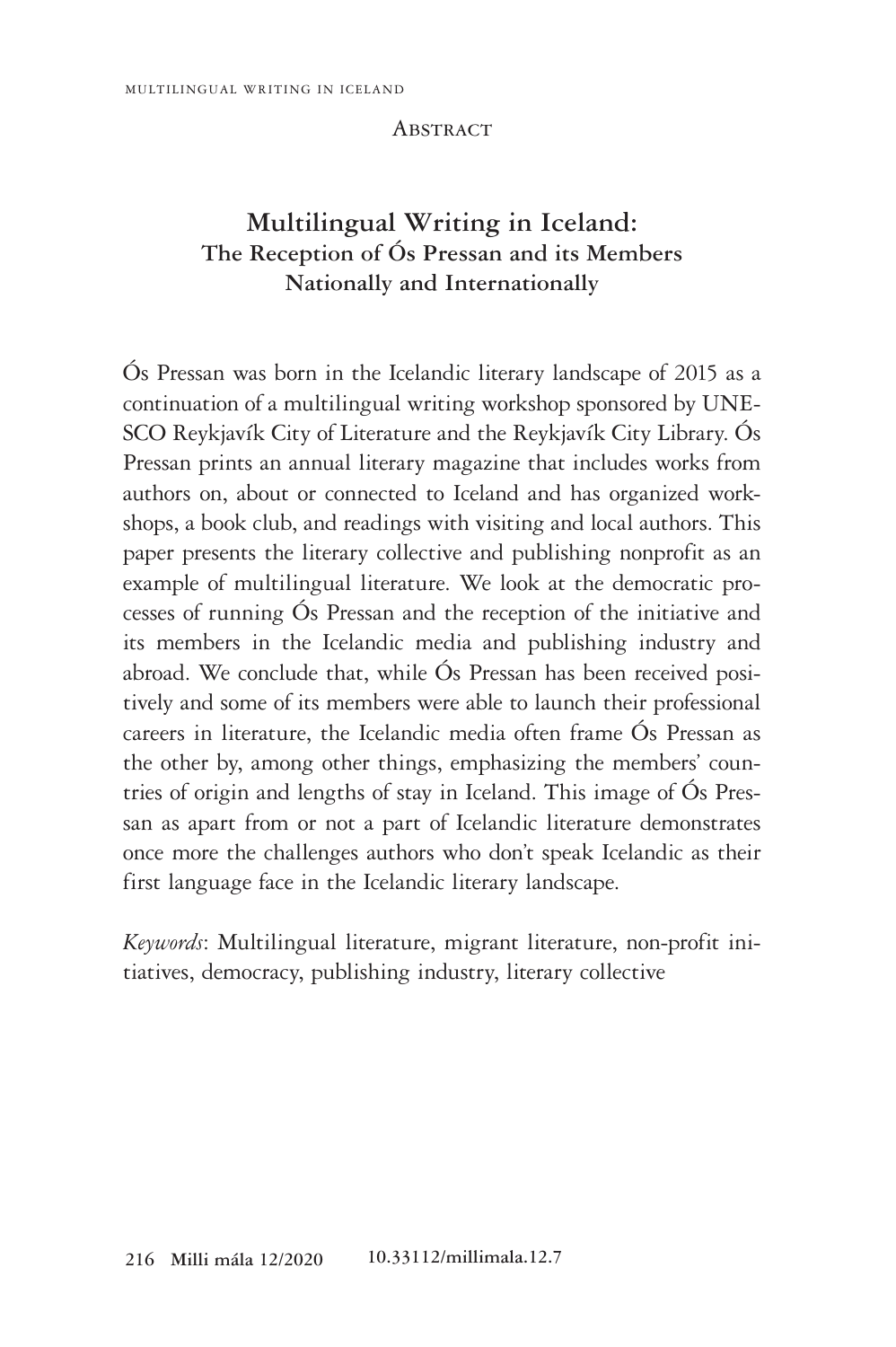#### **REFERENCES**

Ahmed, Sarah, *Living a Feminist Life*, Durham: Duke University Press, 2017.

- Allen, Stuart, "Journalism and the Culture of Othering", *Brazilian Journalism Research*, 2/2010, doi: 10.25200/BJR.v10n2.2014.776.
- Beckett, Rex, "Polishing Iceland: The Reykjavík Ensemble Brings The Polish Experience To The Stage", *The Reykjavík Grapevine*, 2020, https://grapevine.is/ icelandic-culture/2020/03/09/polishing-iceland-the-reykjavik-ensemble-bringsthe-polish-experience-to-the-stage [accessed 28 April, 2020].
- Bishop, Claire, *Artificial Hells: Participatory Art and the Politics of Spectatorship*, London: Verso, 2012.
- Bjarnar, Jakob, "Þessi fá listamannalaun árið 2019", Vísir, 2020, https://www.visir. is/g/2019190119758 [accessed April 29, 2020].
- Bjarnar, Jakob, Hilmarsdóttir, Sunna Kristín, "Þessi fá listamannalaun árið 2020", Vísir, 2020, https://www.visir.is/g/2020200109135 [accessed April 29, 2020].
- Blatter, Joachim and Markus Haverland, "Relevance and Refinements of Case Studies", *Designing Case Studies*. Berlin: Springer, pp. 1–32, doi: 10.1057/ 9781137016669\_1.
- Böker, Elisabeth, "The Incredible Success Story of Scandinavian Best Sellers on the German Book Market", *Scandinavian Studies*, 4/2019, pp. 582–589, https:// www.muse.jhu.edu/article/738251 [accessed April 29, 2020], here p. 586.
- Cova, Helen, 2020, *Personal Communication,* April 8–9.
- Cixous, Hélène, "The Laugh of the Medusa", *Journal of Women in Culture and Society*  4/1976, pp. 875*–*894. https://www.jstor.org/stable/3173239?seq=5#metadata\_ info\_tab\_contents [accessed April 28, 2020].
- "Cultural Narratives", *Borgarbókasafnið*, 2020, https://borgarbokasafn.is/event/welcome/postponed-cultural-narratives [accessed April 28].
- *CWILA: Canadian Women in the Literary Arts*, https://www.abclc.ca/cwila-canadianwomen-in- the-literary-arts [accessed 28 April, 2020].
- Daðason, Kolbeinn Tumi, "Þessi fá listamannalaun árið 2018", Vísir, 2020, https:// www.visir.is/g/2018180109405 [accessed April 29, 2020].
- Damery, Shannon, Mescoli, Elsa, "Harnessing Visibility and Invisibility through Arts Practices: Ethnographic Case Studies with Migrant Performers in Belgium", *Arts,* 8/2019, pp. 1–17. doi: 10.3390/arts8020049.
- Daðason, Kolbeinn Tumi, Þessi fá listamannalaun árið 2018, 2018, https://www. visir.is/g/2018180109405.
- Denzin, Norman. K, *The Research Act: A Theoretical Introduction to Sociological Methods*, Upper Saddle River, NJ: Prentice Hall, 1989.
- Dewey, John, *Democracy and Education*, Holywood, FL: Simon & Brown, 2012 [1916].
- Einarsdóttir, Júlía Margrét, "Skrímsli kennir börnum kosti einverunnar", *RÚV*, 2019, https://www.ruv.is/frett/skrimsli-kennir-bornum-kosti-einverunnar [accessed April 28, 2020].
- *Félag Íslenkra Bókaútgefenda, List of Members,* 2018, https://fibut.is/english/list-ofmembers [accessed April 28, 2020].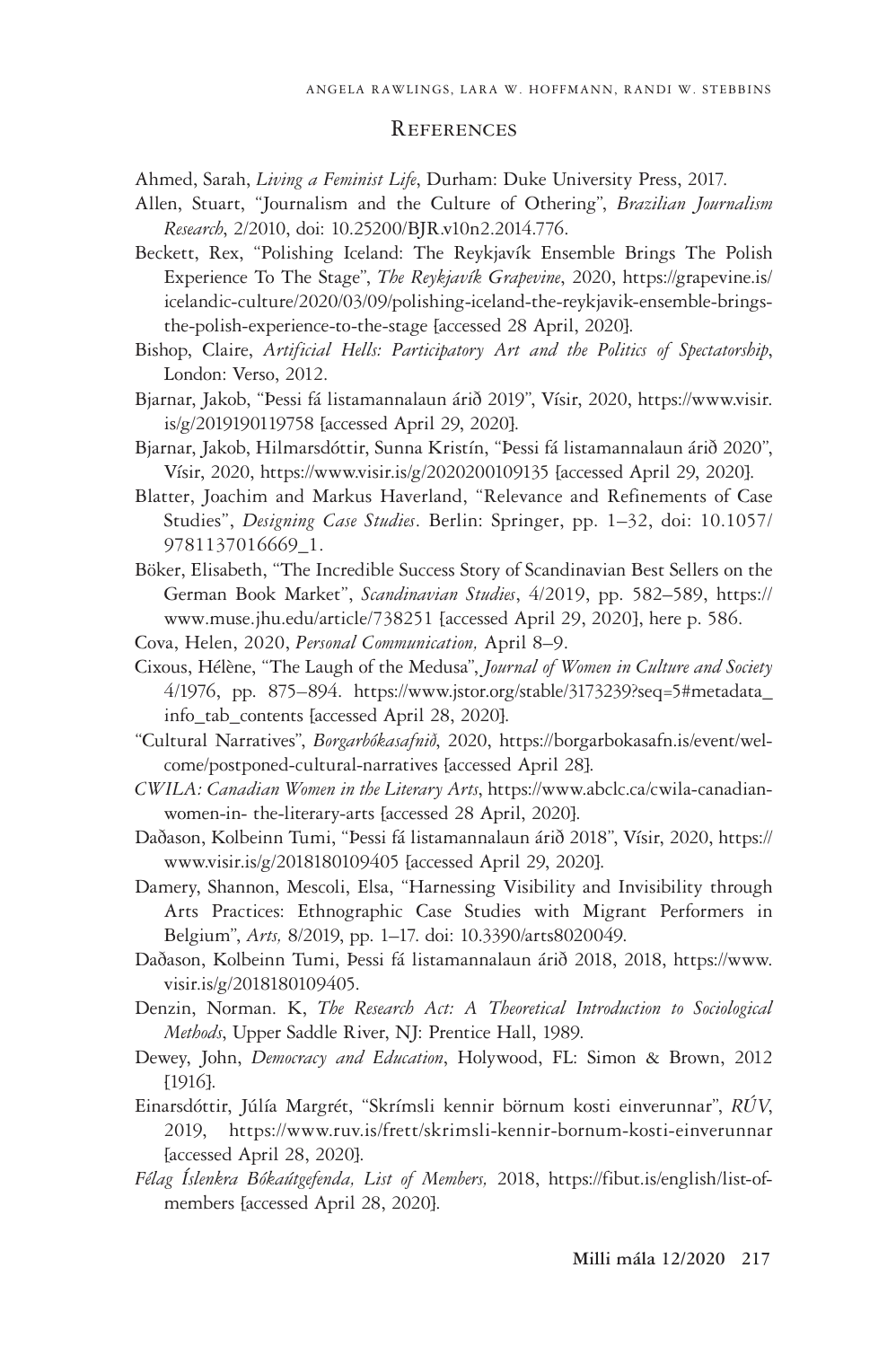*Flóra útgáfa*, 2018, https://flora-utgafa.is/um-okkur [accessed 16.10.2020].

- Foster, Clarise, "An Interview with Ós Pressan Collective Members: a rawlings, Randy Stebbins, Anna Valdís Kró, Beatriz Portugal, Ewa Marcinek, Virginia Gillard and Elena Ilkova". *CV2: The Canadian Journal of Poetry and Critical Writing,* 40/2017, pp. 21–35.
- *Forlagið*, TMM 3. hefti 2016 https://www.forlagid.is/baekur/timarit-mm-3-hefti-2016/ ?fbclid=IwAR1m7peEkqq6Ts58wiCuXsa-Ja8fnf4XM4dXyCLl4E-6sOueYN26b6ocjKPY [accessed October 16, 2020].
- Greene, Maxine, "Diversity and Inclusion: Toward a Curriculum for Human Beings", *Teachers College Record, 2*/1995, pp. 211–221.
- Guðjónsson, Kristján, "Fjölmála skáldasamfélag", 2016, https://www.dv.is/fokus/ menning/2016/05/07/fjolmala-skaldasamfelag [accessed 30.04.2020].
- *Hagstofa Íslands*, 2020, https://www.hagstofa.is/utgafur/lysigogn/lysigogn/ ?fileId=19525 [accessed October 16, 2020].
- Haraway, Donna, "Situated Knowledges: The Science Question in Feminism and the Privilege of Partial Perspective", *Feminist Studies*, 3/1988, pp. 575–599. doi:10.2307/3178066.
- Hilmarsson-Dunn, Amanda, "Protectionist Language Policies in the Face of the Forces of English", *The Case of Iceland. Language Policy,* 5/2006, pp. 295–314. doi: 10.1007/s10993-006-9027-2.
- Hilmarsson-Dunn, Amanda, Kristinsson, Ari Páll, "The Language Situation in Iceland", *Current Issues in Language Planning,* 11/2010, pp. 207–276. doi: 10.1080/14664208.2010.538008.
- Hodgetts, Darrin and Kerry Chamberlain, "Analysing News Media", The SAGE Handbook of Qualitative Data Analysis, pp. 380–393. London: SAGE Publications Ltd, 2014. doi: 10.4135/9781446282243.
- Hólmarsdóttir, Halla, "Icelandic: A Lesser-Used Language in the Global Community", *International Review of Education*, 3–4/ 2001, pp. 379–394, https:// www.jstor.org/stable/3445351?seq=1 [accessed April 28, 2020], here p. 391.
- Gunnarsdóttir, Gunnþóra, "Nýjar Raddir Skálda", Vísir, 2015, https://www.visir. is/g/2015707259997 [accessed 30.04.2020].
- Griest, Stephanie Elizondo, "The Quest to Keep Iceland's Language Alive", *airbnbmagazine*, 2018, https://medium.com/airbnbmag/the-quest-to-keep-icelandslanguage-alive-b22d4b6d74f2 [accessed April 30, 2020].
- "Immigrants and Persons with Foreign Background 2019", *Statistics Iceland*, 2019, https://statice.is/publications/news-archive/inhabitants/immigrants-and-persons-with-foreign-background-8903 [accessed April 29, 2020].
- *International Review of Education*, 3–4/ 2001, pp. 379–394. https://www.jstor.org/ stable/3445351?seq=1 [accessed April 28, 2020].
- Jeffery, Laura, Palladino, Mariangela, Rotter, Rebecca, Woolley, Agnes, "Creative Engagement with Migration", *Crossings: Journal of Migration & Culture,* 10/2019, pp. 3–17. doi: 10.1386/cjmc.10.1.3\_1.
- Jónsson, Jakob S., "Kvenleg reynsla, ósvikin kómík. Leiklistargagnrýnandi Kjarnans fjallar um sýningu Reykjavik Ensemble, Polishing Iceland", *Kjarninn*, 2020, https://kjarninn.is/folk/2020-03-20-kvenleg-reynsla-osvikin-komik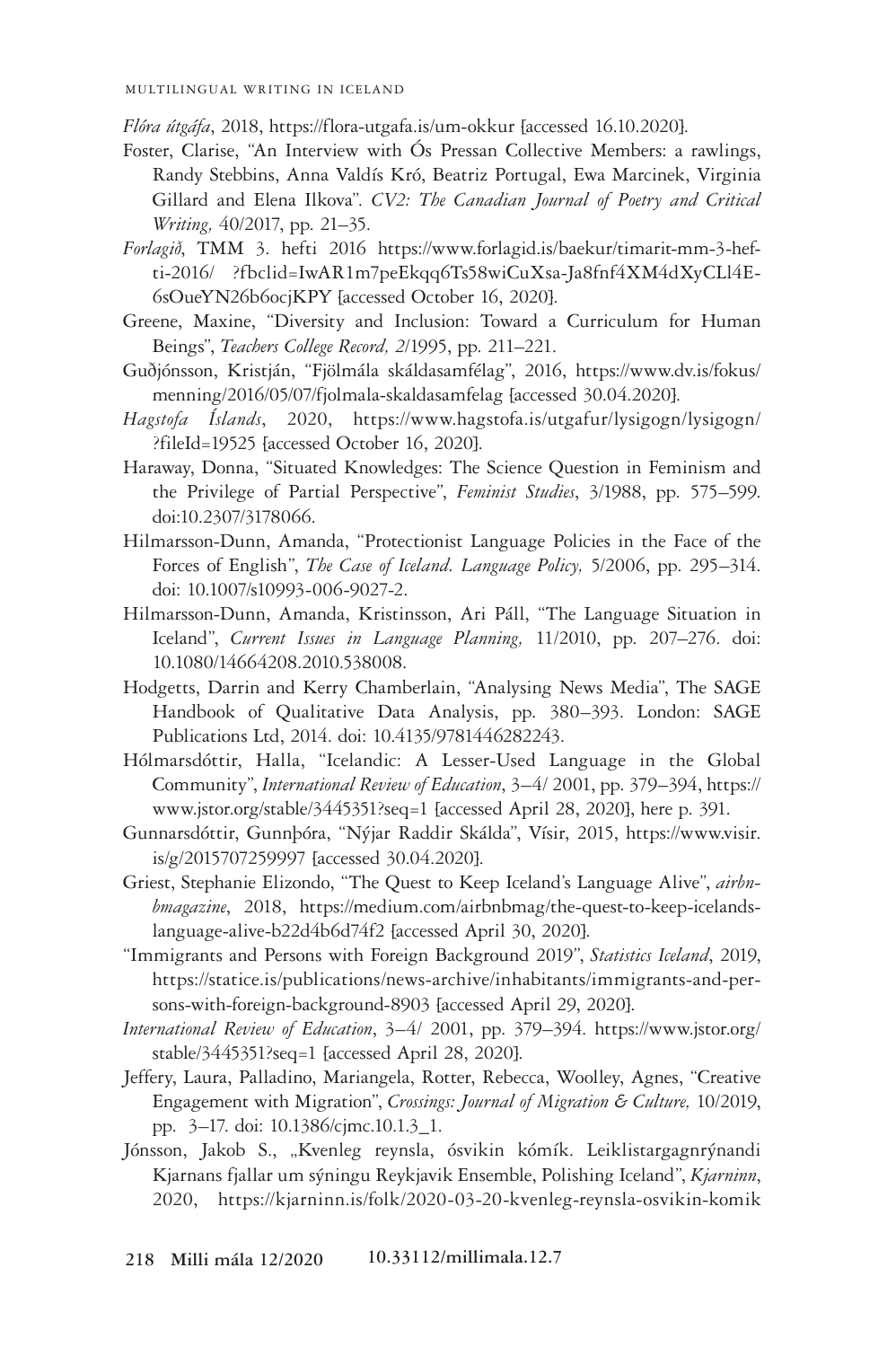[accessed 30 April, 2020].

- Kristinsson, Ari Páll, "National Language Policy and Planning in Iceland Aims and Institutional Activities", *National Language Institutions and National Languages. Contributions to the EFNIL Conference 2017* in Mannheim, ed. Gerhard Stickel, Budapest: Research Institute for Linguistics, Hungarian Academy of Sciences, 2018, pp. 243–249.
- "Lesum Heiminn / Read the World", *Bókmenntaborgin,* 2018, https://bokmenntaborgin.is/lesum-heiminn [accessed 28 April 2020].
- Marling, William, *Gatekeepers: The Emergence of World Literature and the 1960s*, Oxford: Oxford University Press, 2016, doi: 10.1093/acprof:oso/9780190274146.001.0001.
- Marcinek, Ewa, "Ísland pólerað", *Tímarít Máls og Menningar*, 2016.
- Minnich, Elizabeth Kamarck, "Philosophy, Education, and the American Tradition of Aspirational Democracy", *Feminist interpretations of John Dewey,* ed. Charlene Haddock Seigfried, University Park, PA: The Pennsylvania State University Press, 2002, pp. 95–112.
- Olgeirsson, Birgir, "Þessi fá listamannalaun árið 2017", Vísir, 2020, https://www. visir.is/g/2017170109223 [accessed April 29, 2020].
- Otte, Hanka, "Bonding or Bridging? On Art Participation and Social Cohesion in a Rural Region of the Netherlands", *Poetics*, 2019, doi: 10.1016/j.poetic.2019.02.006.
- Parks, Tim, "The Dull Global Novel", *Where I'm Reading From: The Changing World of Books*, Tim Parks, New York: New York Review Books, 2015, pp. 25–28.
- Putnam, Robert, *Bowling Alone: The Collapse and Revival of American Community*, New York: Simon & Schuster, 2000.
- *Reykjavík UNESCO City of Literature: About Us* https://bokmenntaborgin.is/en/ about-us/city-of -literature-and-literature [accessed April 28, 2020].
- *Reykjavík UNESCO City of Literature*, https://bokmenntaborgin.is/en [accessed October 16, 2020].
- *Rithöfundasamband Íslands, Félagatal*, 2020, https://rsi.is/felagatal [accessed April 29, 2020].
- Rise*,* "10 things you need to consider if you are an artist not of the refugee and asylum seeker community looking to work with our community", Rise, *Refugees, Survivors and Ex-detainees,* http://riserefugee.org/10-things-you-need-toconsider-if-you-are-an-artist-not-of-the-refugee-and-asylum-seeker-community-looking-to-work-with-our-community [accessed April 30, 2020].
- Rossich, Albert, "An Overview of Literary Multilingualism", *Comparative Critical Studies,* 1/2018, pp. 47–67, doi: 10.3366/ccs.2018.0259.
- RÚV. Lestin Íslenska með hreim, Emilíana Torrini og bókasöfn. https://www.ruv. is/utvarp/spila/lestin/ 23619/7hr8me?fbclid= IwAR1iUgh6\_ zsOo 7JqvXc JLxoELjtzgrh2J1sRo94PZY47GOl7rnzUDsyJteA [accessed 16.10.2020].
- Sigurðardóttir, Jórunn, "Íslenskar bókmenntir, hvað er það?", *RÚV*, 2018, https:// www.ruv.is/frett/islenskar-bokmenntir-hvad-er-thad [accessed Apri 28, 2020].
- Sigurðardóttir, Jórunn, "Ljóð og sögur á ólíkum tungumálum", *RÚV*, 2019, https:// www.ruv.is/frett/ljod-og-sogur-a-olikum-tungumalum [accessed April 30, 2020].